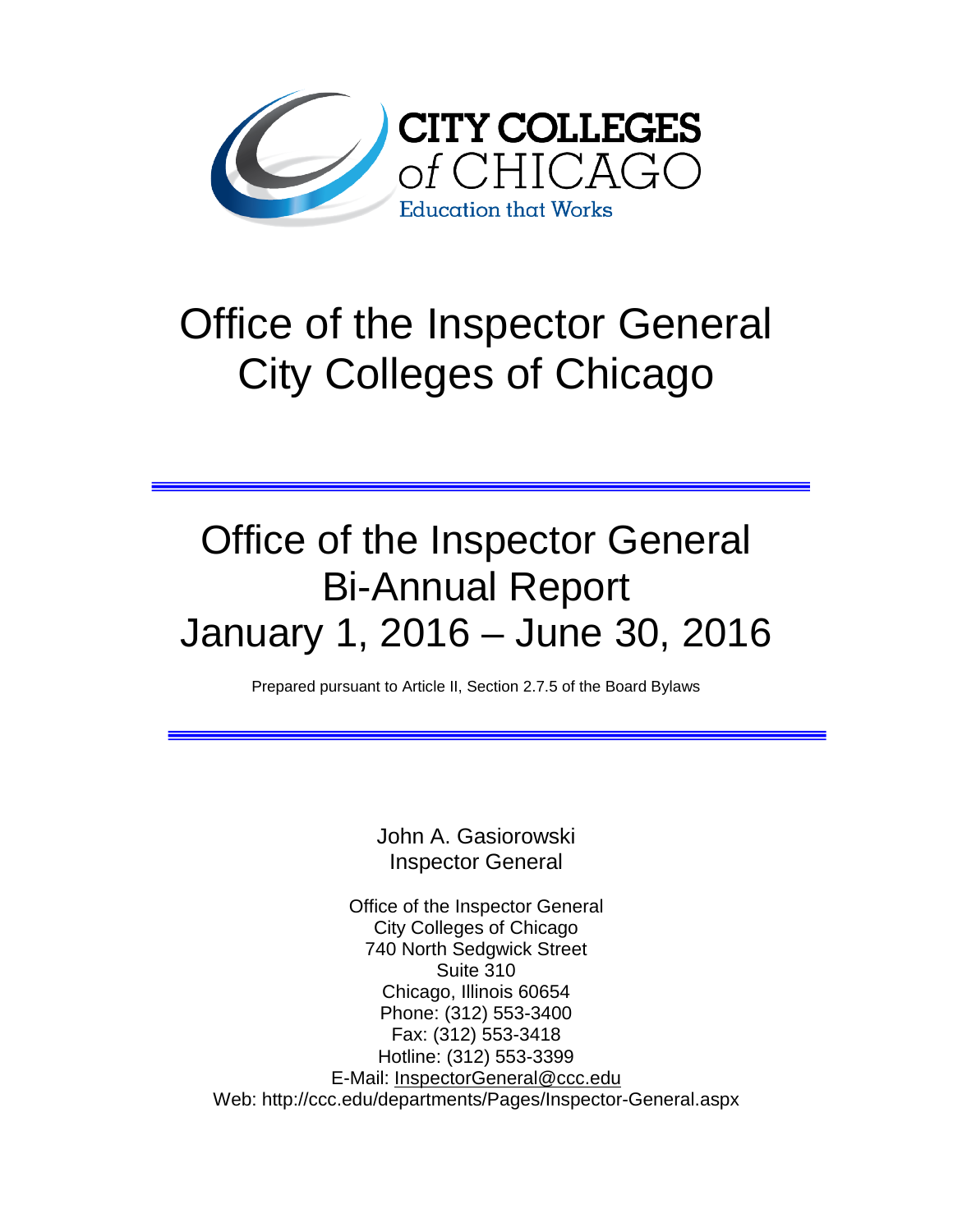

To: Cheryl L. Hyman, Chancellor Dr. Charles R. Middleton, Chair of the Board of Trustees Gary E. Gardner, Vice-Chairperson of the Board of Trustees Clarisol Duque, Secretary of the Board of Trustees Isaac S. Goldman, Trustee Rev. Dr. Darrell Griffin, Trustee Karen Kent, Trustee Marisela Lawson, Trustee Melanny Buitron, Student Trustee

From: John A. Gasiorowski, Inspector General

Date: August 9, 2016

RE: OIG *Bi-Annual Report* for the period of January 1, 2016 through June 30, 2016

This *Bi-Annual Report* is being provided to the Chancellor and the Board of Trustees of Community College District No. 508 pursuant to Article 2.7.5 of the Board Bylaws. This *Bi-Annual Report* covers the period of January 1, 2016 through June 30, 2016. Pursuant to Article 2.7.5, the *Bi-Annual Report* for the period of January 1st through June 30th is required no later than September 1st each year.

Article 2.7 et seq. of the Board Bylaws authorizes the Office of the Inspector General ("OIG") for the City Colleges of Chicago to conduct investigations regarding waste, fraud and misconduct by any officer, employee, or member of the Board; any contractor, subcontractor, consultant or agent providing or seeking to provide goods or services to the City Colleges of Chicago; and any program administered or funded by the District or Colleges.

The OIG would like to thank the Chancellor, the Board of Trustees and the administration of the City Colleges of Chicago for their cooperation and support.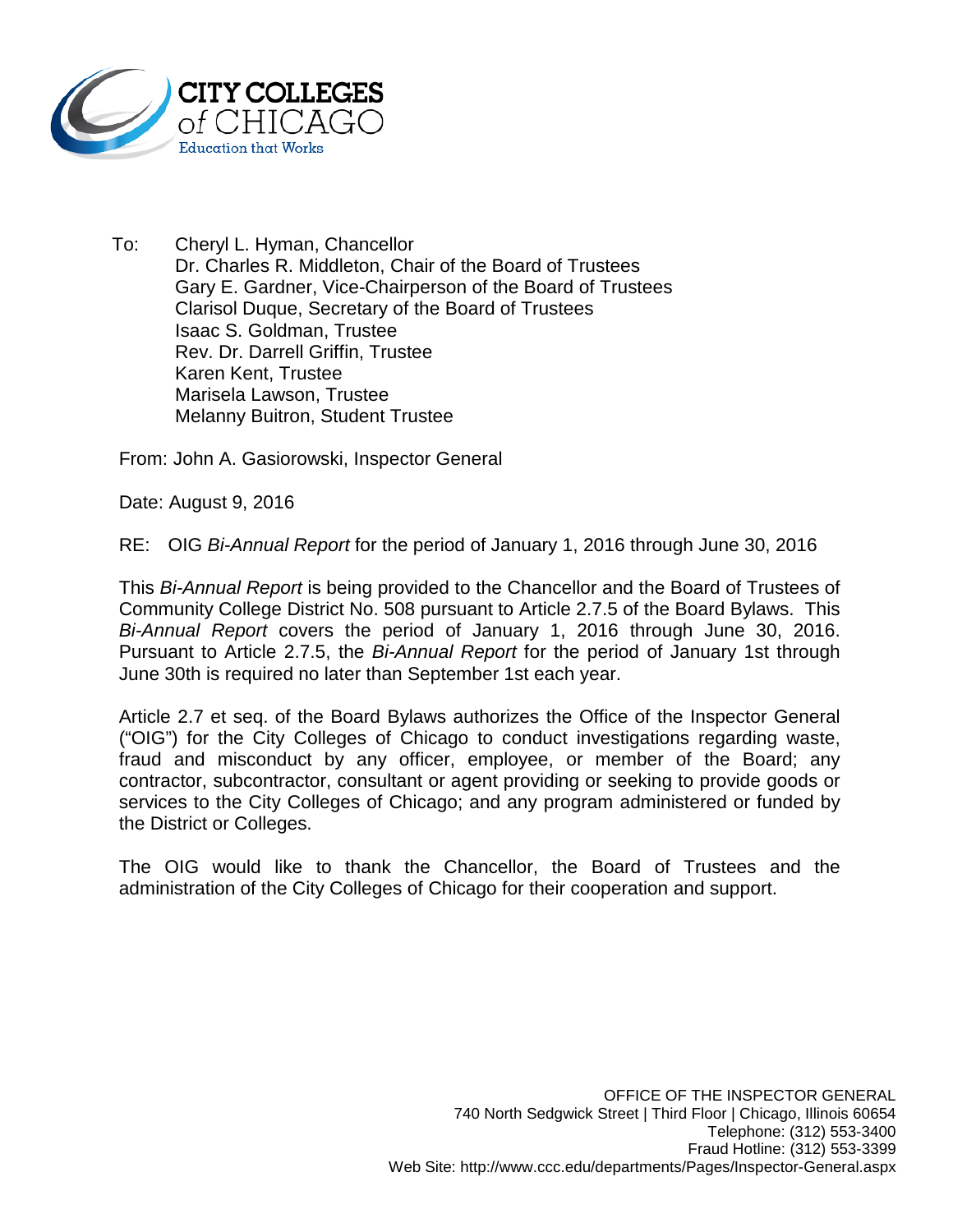# **Office of the Inspector General Bi-Annual Report**

# **Mission of the Office of the Inspector General**

The Office of the Inspector General ("OIG") of the City Colleges of Chicago ("CCC") will help fuel CCC's drive towards increased student success by promoting economy, efficiency, effectiveness and integrity in the administration of the programs and operations of CCC by conducting fair, independent, accurate, and thorough investigations into allegations of waste, fraud and misconduct, as well as by reviewing CCC programs and operations and recommending policies and methods for the elimination of inefficiencies and waste and for the prevention of misconduct.

The OIG should be considered a success when students, faculty, staff, administrators and the public:

- $\triangleright$  perceive the OIG as a place where they can submit their complaints / concerns in a confidential and independent setting;
- $\triangleright$  trust that a fair, independent, accurate, and thorough investigation will be conducted and that the findings and recommendations made by the OIG are objective and consistent; and
- $\triangleright$  expect that the OIG's findings will be carefully considered by CCC administration and that the OIG's recommendations will be implemented when objectively appropriate.

# **Updates to Investigations Documented in Previous Bi-Annual Reports**

# Criminal Conviction - OIG Case Number 08-0012

On January 21, 2016, based on an investigation in which the OIG and CCC Internal Audit participated, a former director assigned to a City College pled guilty to one count of forgery in the Circuit Court of Cook County. On March 3, 2016, the director was sentenced to serve a two-year term of TASC probation.<sup>[1](#page-2-0)</sup> The director also paid \$20,000 in restitution to CCC. This was in addition to more than \$30,000 previously recovered by CCC. The case was docketed under criminal case number 12 CR 1530501.

In August 2012, the former director was charged with eight counts of forgery, a Class 3 felony, by a Cook County Grand Jury. The investigation revealed that the director's responsibilities included coordinating a conversational Spanish program for employees of a local hospital taught through CCC. The director directed hospital officials not to mail checks to her at the college but instead to

<span id="page-2-0"></span> $\overline{a}$ <sup>1</sup> TASC is Treatment Alternatives for Safe Communities. See 20 ILCS 301/40-5.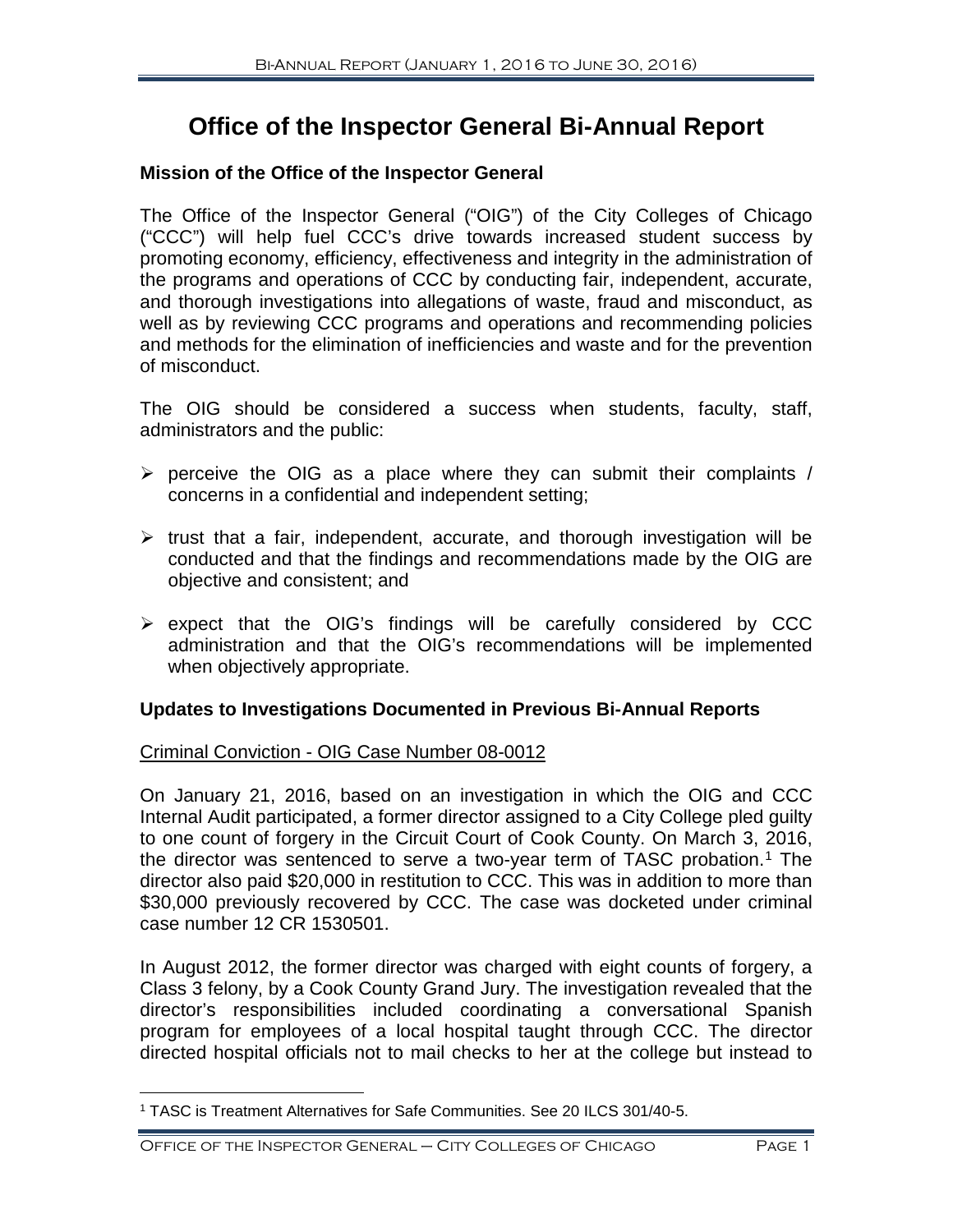hold them for her to personally pick up. The director further directed that the checks be made payable to the City College in care of the director. The investigation revealed that the director cashed two of these checks at a bank and deposited two of these checks into her own personal bank account. These four checks totaled more than \$51,000. The director was terminated effective July 5, 2008.

# Criminal Charges Filed - OIG Case Number 15-0098 (Employees D and E)

On June 22, 2016, pursuant to an OIG investigation, a former college clerical assistant II assigned to a City College ("Employee D"), and a former college storekeeper also assigned to that City College ("Employee E"), were arrested by the Chicago Police Department. Each was subsequently indicted by a Cook County Grand Jury and charged with multiple counts of theft and a count of official misconduct. The criminal charges, docketed under criminal case number 16CR11203, are currently pending.

As reported in in the Bi-Annual Report for the period of January 1, 2015 to December 31, 2015, during the course of the investigation into numerous textbook thefts at a City College by three CCC employees, the OIG became aware of suspicious activities regarding textbooks by Employee D and Employee E, who were assigned to a different City College.

The OIG investigation revealed that Employee D, in conjunction with Employee E, engaged in countless instances of wrongdoing regarding her textbook selling activities. Primarily, but not exclusively, Employee D and Employee E fraudulently obtained the textbooks by placing orders for desk copies from a publisher. Oftentimes when doing so, the duo utilized others' accounts with the publisher, usually by misrepresenting themselves to be former CCC employees. Employee E, using the access that his CCC position gave him, then provided these textbook deliveries to Employee D, who sold these textbooks on behalf of herself and Employee E. Usually Employee D sold these textbooks to a book store located in the Loop, but she also sold textbooks to an online book store and to book buyers who visited the City College. At the Loop book store alone, these activities resulted in at least \$15,088.00 of sales of textbooks, which had a total retail value of more than \$66,000.00. In addition to the textbooks that Employee D and Employee E ordered, Employee E provided Employee D with textbooks from deliveries that were intended for other recipients at the City College.

Prior to the date that the OIG submitted its findings regarding the investigation but after both employees were interviewed by the OIG, both employees resigned from their positions with CCC, and both employees were designated ineligible to be re-hired. Based on the fact that both employees resigned from their positions with CCC and both were designated ineligible to be re-hired, the OIG made no additional recommendations regarding these individuals. In June 2015, the OIG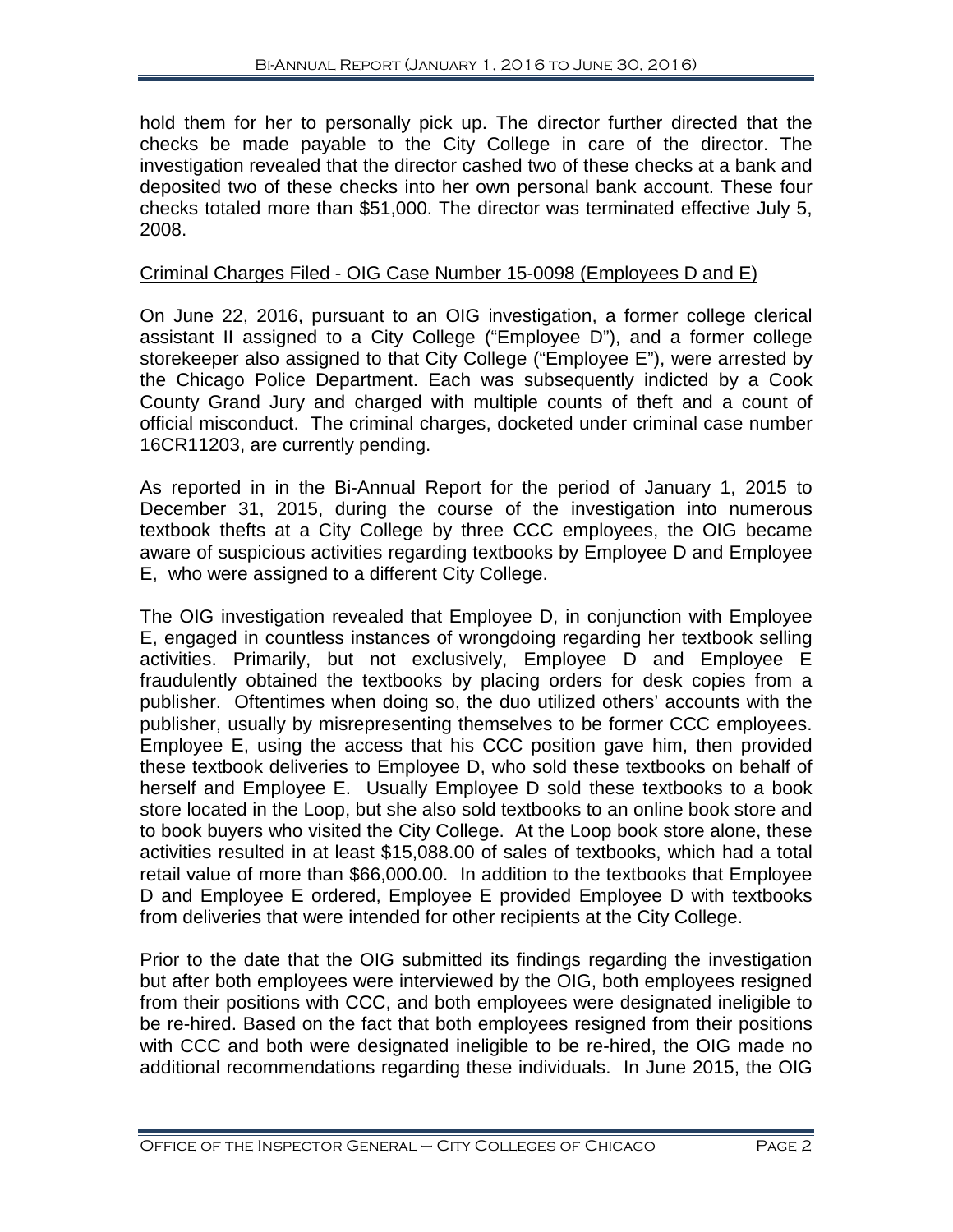submitted the results of this investigation to the Cook County State's Attorney's Office for review for possible criminal prosecution.

#### Updates regarding disciplinary recommendations made during the July 1, 2015 to December 31, 2015 reporting period

In the *Bi-Annual Report* submitted for the July 1, 2015 to December 31, 2015 reporting period, the OIG submitted sixteen reports documenting investigations which resulted in sustained findings of waste, fraud and misconduct, resulting in thirteen recommendations of disciplinary action. At the time the *Bi-Annual Report* was submitted, disciplinary action was pending regarding several of the investigations. The following table documents updates of disciplinary actions recommended by the OIG regarding CCC employees as well as the actions taken by CCC.

| <b>Case Number</b> | <b>Subject</b>                 | <b>Recommended Action</b>                 | <b>Action Taken</b> |
|--------------------|--------------------------------|-------------------------------------------|---------------------|
| 13-0190            | <b>Director</b>                | DNRH (following resignation) <sup>2</sup> |                     |
| 14-0021            | <b>Training Specialist</b>     | DNRH (following resignation)              |                     |
| 14-0176            | Engineer                       | Appropriate Discipline                    | Written Warning     |
| 14-0231            | College Personnel Assistant II | Appropriate Discipline                    | 1-day Suspension    |
| 15-0159            | <b>Full-Time Faculty</b>       | Appropriate Discipline                    | 3-day Suspension    |
| 15-0187            | <b>Adult Education Manager</b> | <b>Termination / DNRH</b>                 | Resignation / DNRH  |
| 15-0199            | College Advisor                | Termination / DNRH                        | Resignation / DNRH  |
| 15-0206            | Lecturer                       | Appropriate Discipline                    | Termination         |
| 15-0210            | Janitor                        | Appropriate Discipline                    | Termination / DNRH  |
| 16-0026            | <b>Security Officer</b>        | Termination / DNRH                        | Resignation / DNRH  |
| 16-0028            | <b>Security Officer</b>        | Appropriate Discipline                    | Termination         |
| 16-0041            | Lifeguard                      | <b>Termination / DNRH</b>                 |                     |
| 16-0080            | <b>Adult Educator</b>          | Appropriate Discipline                    | Termination         |

# **Complaints Received**

For the period of January 1, 2016 through June 30, 2016, the OIG received 164 complaints, which represent 62% more complaints received than the 101 complaints received during the previous reporting period. These 164 complaints included complaints forwarded to the OIG from outside sources as well as investigations (or audits / reviews) initiated based on the OIG's own initiative.<sup>[3](#page-4-1)</sup> For purposes of comparison, the following table documents the complaints

<span id="page-4-0"></span> $2$  "DNRH" means "do not re-hire." In such cases, the employee is designated ineligible to be rehired, and such designation is documented in the employee's personnel records.

<span id="page-4-1"></span><sup>3</sup> Under Article II, Section 2.7.2 of the Board Bylaws, the powers and duties of the OIG include: c) To investigate and audit the conduct and performance of the District's officers, employees, members of the Board, agents, and contractors, and the District's functions and programs, either in response to a complaint or on the Inspector General's own initiative, in order to detect and prevent waste, fraud, and abuse within the programs and operations of the District….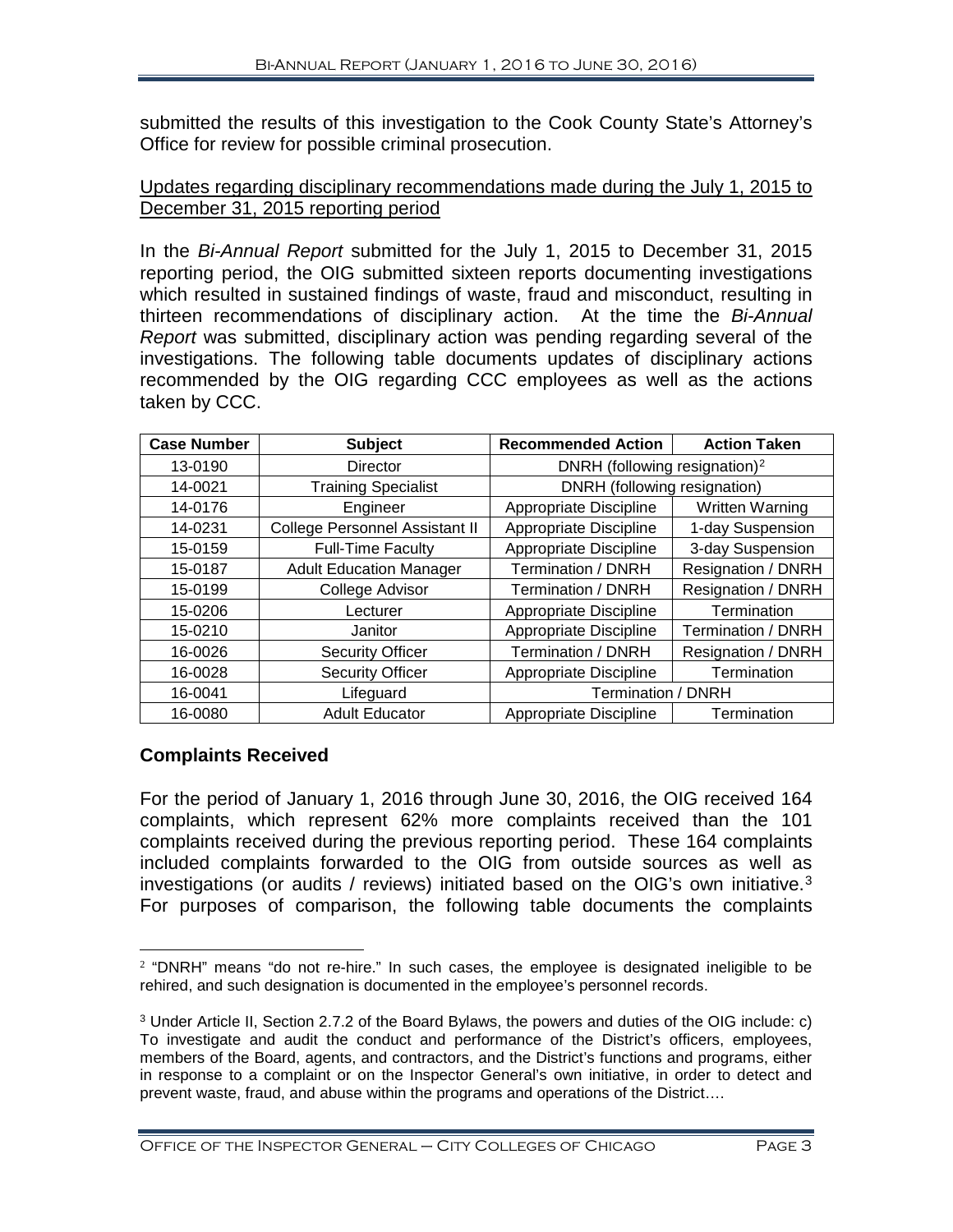received by the OIG during the current reporting period and previous reporting periods.



The 164 complaints received represent a variety of subject matters. The following table documents the subject matters of the complaints received: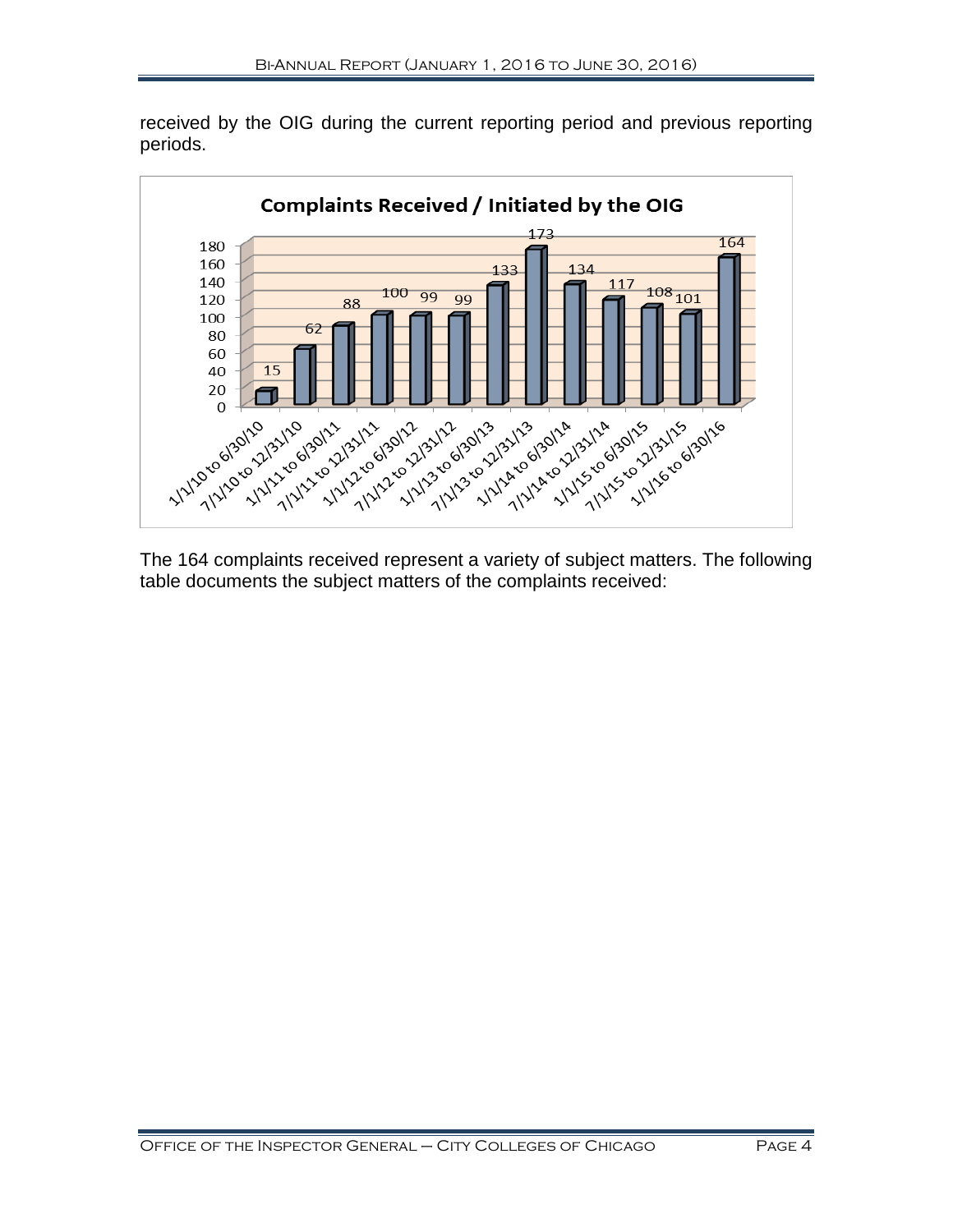| <b>Subject Matter (Allegation)</b>                                       | <b>Number</b> | $\%$ |
|--------------------------------------------------------------------------|---------------|------|
| Violation of the CCC procurement policies                                | 2             | 1%   |
| Incompetence in the performance of the position                          | $\mathbf{2}$  | 1%   |
| Discourteous treatment                                                   | $\mathcal{P}$ | 1%   |
| OIG initiated reviews                                                    | 3             | 2%   |
| Requesting or accepting a leave on fraudulent grounds                    | 3             | 2%   |
| Violation of Outside Employment Policy / Collective Bargaining Agreement | 4             | 2%   |
| Use of CCC property for unauthorized purposes                            | 5             | 3%   |
| Retaliation                                                              | 5             | 3%   |
| Engaging in conduct in violation of the Illinois Compiled Statutes       | 5             | 3%   |
| Misappropriation of funds / Theft                                        | 5             | 3%   |
| <b>Giving Preferential Treatment</b>                                     | 5             | 3%   |
| Violation of CCC Ethics Policy                                           | 7             | 4%   |
| Fraud (including financial aid / tuition)                                | 9             | 5%   |
| Violation of miscellaneous CCC policies                                  | 11            | 7%   |
| Sexual or other harassment / Discrimination                              | 14            | 9%   |
| Residency / Annual Residency Compliance Audit                            | 22            | 13%  |
| Falsification of attendance records                                      | 29            | 18%  |
| Inattention to duty                                                      | 31            | 19%  |
| <b>Totals</b>                                                            | 164           | 100% |

# **Status of Complaints**

As reported in the previous *Bi-Annual Report*, as of December 31, 2015, the OIG had 86 complaints that were pending, meaning that the OIG was in the process of conducting investigations regarding these complaints. During the period of January 1, 2016 through June 30, 2016, the OIG closed 139 complaints. These complaints were closed for a variety of reasons, including the following: the complaint was sustained following an investigation and a report was submitted; the complaint was not sustained following an investigation or no policy violation was found; the complaint was referred to the appropriate CCC department; the subject of the complaint retired or resigned from CCC employment prior to or during the course of the investigation; the complaint was a duplicate of a complaint previously received; and other reasons. The following table categorizes the reasons that the OIG closed the 139 complaints during the current reporting period.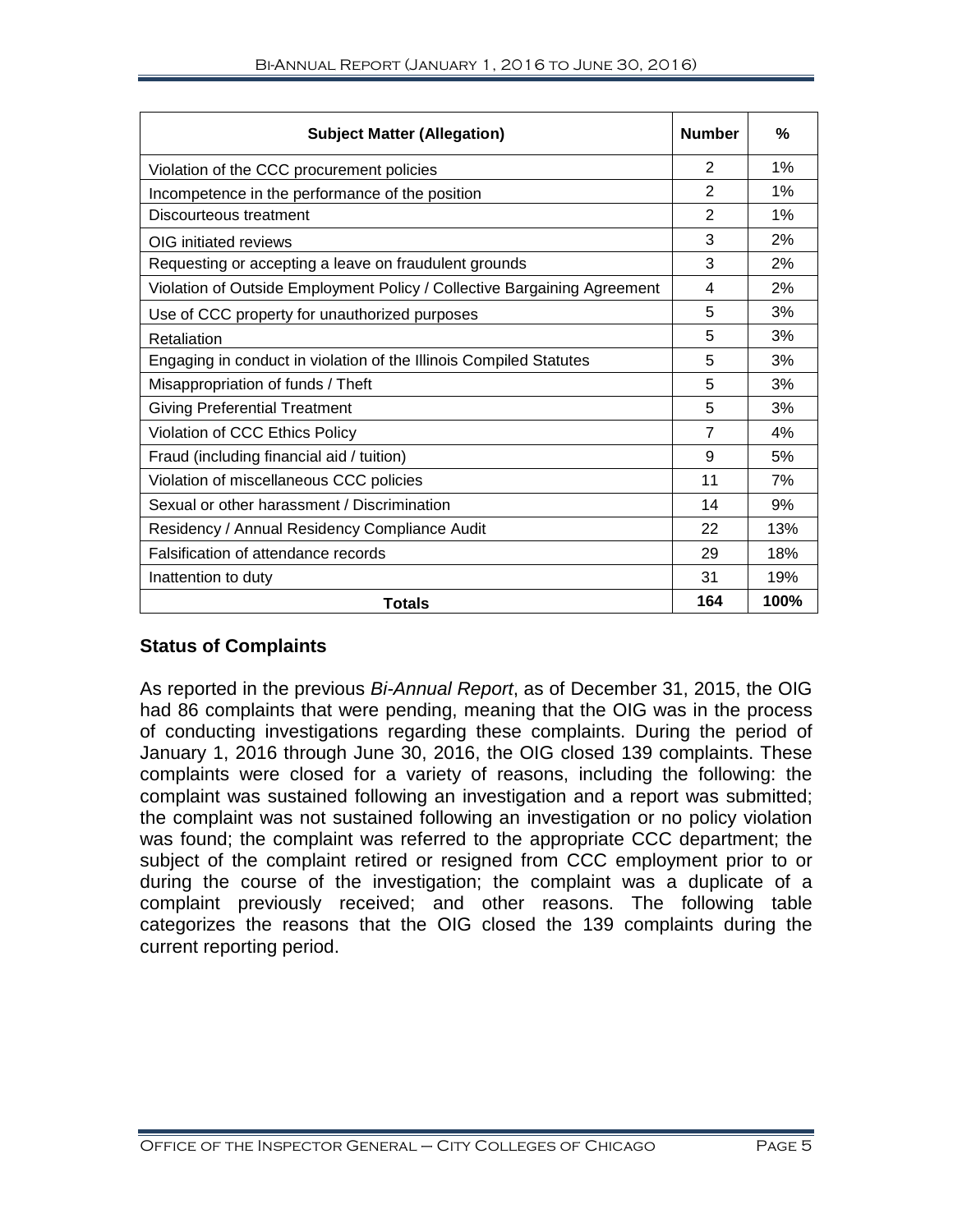| Complaints Closed Between January 1, 2016 and June 30, 2016 |               |               |  |
|-------------------------------------------------------------|---------------|---------------|--|
| <b>Reason Closed</b>                                        | <b>Number</b> | $\frac{0}{0}$ |  |
| Sustained                                                   | 18            | 13%           |  |
| No Policy Violation / Not Sustained                         | 43            | 31%           |  |
| Referred / Deferred                                         | 40            | 29%           |  |
| <b>Duplicate Complaint</b>                                  | 28            | 20%           |  |
| Subject inactive                                            | 8             | 6%            |  |
| Complaint included with active investigation                |               | 1%            |  |
| <b>Residency Compliance Audit</b>                           | 1             | 1%            |  |
| Total                                                       | 139           | 100%          |  |

Regarding the complaints closed during the period of January 1, 2016 to June 30, 2016, the table below documents the average number of calendar days between the date that the complaint was received and the date that the complaint was closed as compared to the average number of calendar days between the date that complaints were received and the date that complaints were closed for the complaints closed during the previous reporting period (July 1, 2015 through December 31, 2015). [4](#page-7-0)

|                                     | 7/1/2015 to 12/31/2015 |                                    | 1/1/16 to 6/30/16 |                                    |
|-------------------------------------|------------------------|------------------------------------|-------------------|------------------------------------|
| <b>Reason Closed</b>                | Count                  | Average<br>Days to<br><b>Close</b> | Count             | Average<br>Days to<br><b>Close</b> |
| Sustained                           | 16                     | 303                                | 18                | 197                                |
| No Policy Violation / Not Sustained | 35                     | 263                                | 43                | 214                                |
| Review with recommendations         |                        | 1062                               | 0                 | 0                                  |
| Referred / Deferred                 | 31                     | 2                                  | 40                |                                    |
| Other                               | 20                     | 143                                | 38                | 44                                 |
| Total                               | 103                    |                                    | 139               |                                    |

As of June 30, 2016, the OIG had 111 pending complaints. 68 of these 111 pending complaints (61%) were received between January 1, 2016 and June 30, 2016, and 18 of these 111 pending complaints (16%) were received between July 1, 2015 and December 31, 2015.

 $\overline{a}$ 

<span id="page-7-0"></span><sup>&</sup>lt;sup>4</sup> A complaint is considered closed only after the investigative activity of the investigator to whom the complaint was assigned has been reviewed and approved by a Supervising Investigator and the Inspector General. In situations where a complaint is sustained, the complaint is not considered closed until the Investigative Summary documenting the investigation is prepared and submitted pursuant to Article 2.7.3 of the Board Bylaws.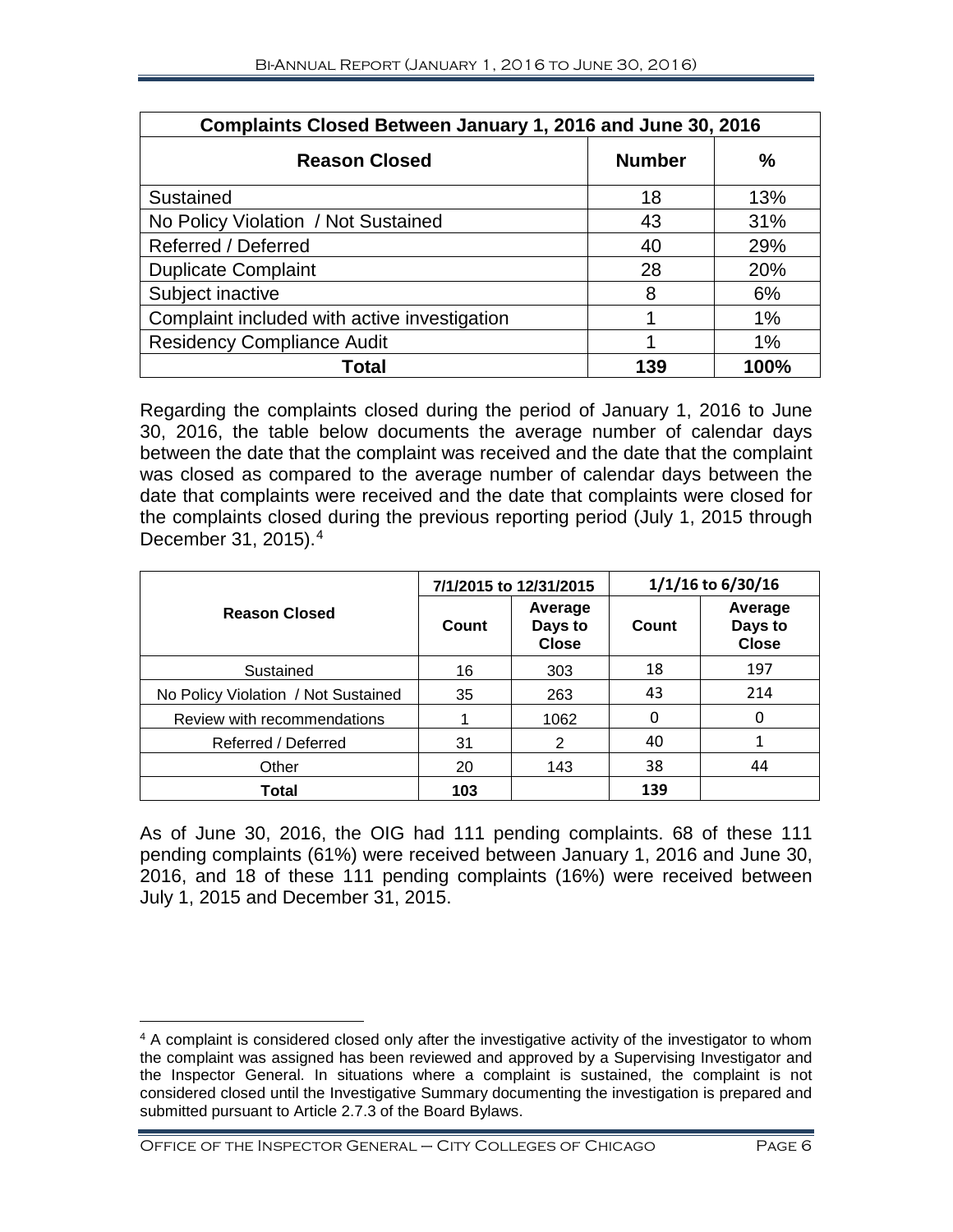# **OIG Reports Submitted – January 1, 2016 through June 30, 2016**

During the reporting period of January 1, 2016 through June 30, 2016, the OIG submitted twenty reports, known as Investigative Summaries. [5](#page-8-0) These twenty reports included: the 2016 Annual Certification of Residency Audit; sixteen reports documenting sustained findings of waste, fraud and/or misconduct; one report documenting not sustained findings but in which the OIG made a recommendation; and two reports documenting not sustained findings, which due to the public nature in which the allegations were made, the OIG determined that reports were appropriate.

# **Annual Certification of Residency Audit** (OIG Case Number 16-0120)

Under the heading *Annual Certification of Residency*, Article 4.6(a) of the Board Policies and Procedures for Management & Government, which sets forth the CCC Residency Policy, provides that on February 1<sup>st</sup> of each year every full-time CCC employee will be required to certify their compliance with the residency policy. The employee's certification shall include an oath or affirmation that the employee is not required to be an actual resident because he/she falls within one of the exceptions to the requirement or that the employee is an actual resident of the City of Chicago. Additionally, Article 4.6(a) provides that "the Inspector General shall conduct an annual audit of the District's compliance with this Policy and shall submit a report of audit findings to the Board no later than the first regularly scheduled public meeting of the Board following July 1<sup>st</sup> of each year."

On February 1, 2016, all full-time employees of CCC were sent an e-mail regarding the need to certify their residency for 2016 by completing the online *Annual Certification of Residency* form. The e-mail was sent to 2,280 full-time employees.

On May 10, 2016, the Office of Human Resources provided the OIG with the results of all of the responses received. The great majority (2,255) of the 2,280 (98.9%) full-time employees responded to the Annual Certification Process. Of the twenty-five employees who did not respond, the OIG confirmed that four were on leaves of absence, one was on a sabbatical leave, and nineteen had been terminated. Therefore, all but one of the 2,280 full-time employees who were active and working during the 2016 certification of residency process responded. The one employee who did not respond was due to be terminated at the end of the Spring 2016 term as a result of non-renewal of tenure. The table below documents the responses received District-Wide, as recorded by the Office of Human Resources and confirmed by the OIG.

 $\overline{a}$ 

<span id="page-8-0"></span><sup>5</sup> Pursuant to Article 2.7.3 of the Board Bylaws, the Inspector General submits reports to the Chancellor, the Board Chairman, and the General Counsel at the conclusion of an investigation with recommendations for disciplinary or other action.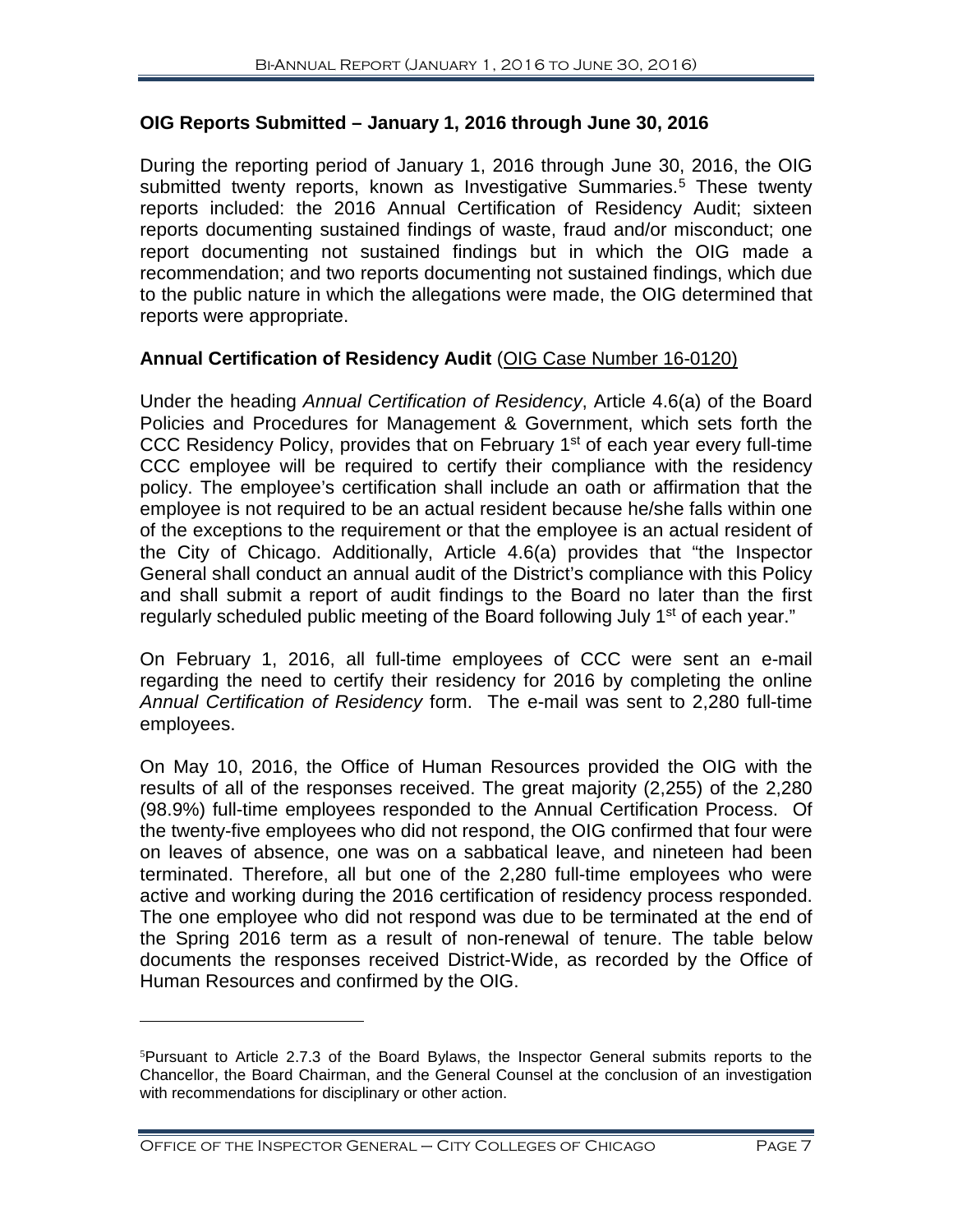| <b>Response</b>                                                                      | <b>Number</b> | %      |
|--------------------------------------------------------------------------------------|---------------|--------|
| No response                                                                          |               | 0.04%  |
| No response due to employee being on a leave of absence                              | 4             | 0.18%  |
| No response due to employee being on a sabbatical                                    |               | 0.04%  |
| No response due to termination of the employee                                       | 19            | 0.83%  |
| 1. Required to be a resident, with correct address                                   | 2,177         | 95.48% |
| 2. Not required to be a resident, with correct address                               | 10            | 0.44%  |
| 3. Required to be a resident, with incorrect address                                 | 15            | 0.66%  |
| 4. Not required to be a resident, with incorrect address                             |               | 0.04%  |
| 5. Required to be a resident, but does not currently live within the City of Chicago | 52            | 2.28%  |
| Totals                                                                               | 2.280         | 100%   |

As part of the audit of compliance with the District's residency requirement, the OIG analyzed these full-time employee responses. The OIG analysis of these responses revealed, in part, the following:

- Regarding the fifty-two employees who responded that they were required to be residents but did not currently reside within the City of Chicago (See Response 5 in the table above):
	- o Fourteen of the employees were employed for less than six months or previously received approved extensions.
	- o Two of the employees fell within an exception to the residency requirement.
	- o One of these employees, whose CCC PeopleSoft records reflected an out-of-state address, subsequently resigned from her position with CCC.
	- o Thirty-five of the employees responded that they did not currently reside within the City of Chicago, despite the fact that CCC records indicated a City of Chicago residential address for the employee. The OIG reviewed CCC personnel records and public records. This review revealed that these employees appear to reside within the City of Chicago and no doubt checked the wrong box on the Annual Certification of Residency online form.
- Regarding the eleven employees who responded that they were not required to be a resident of the City of Chicago (See Responses 2 and 4 in the table above):
	- o Ten of these employees fall within an exception to the residency requirement.
		- Six of these ten employees were hired before July 1, 1977.
		- Three of these ten employees were exempt from the CCC Residency Requirement due to side letter agreements.
		- One of these ten employees was employed for less than six months.
	- o One of these employees responded that he did not currently reside within the City of Chicago, despite the fact that CCC records indicated a City of Chicago residential address for the employee.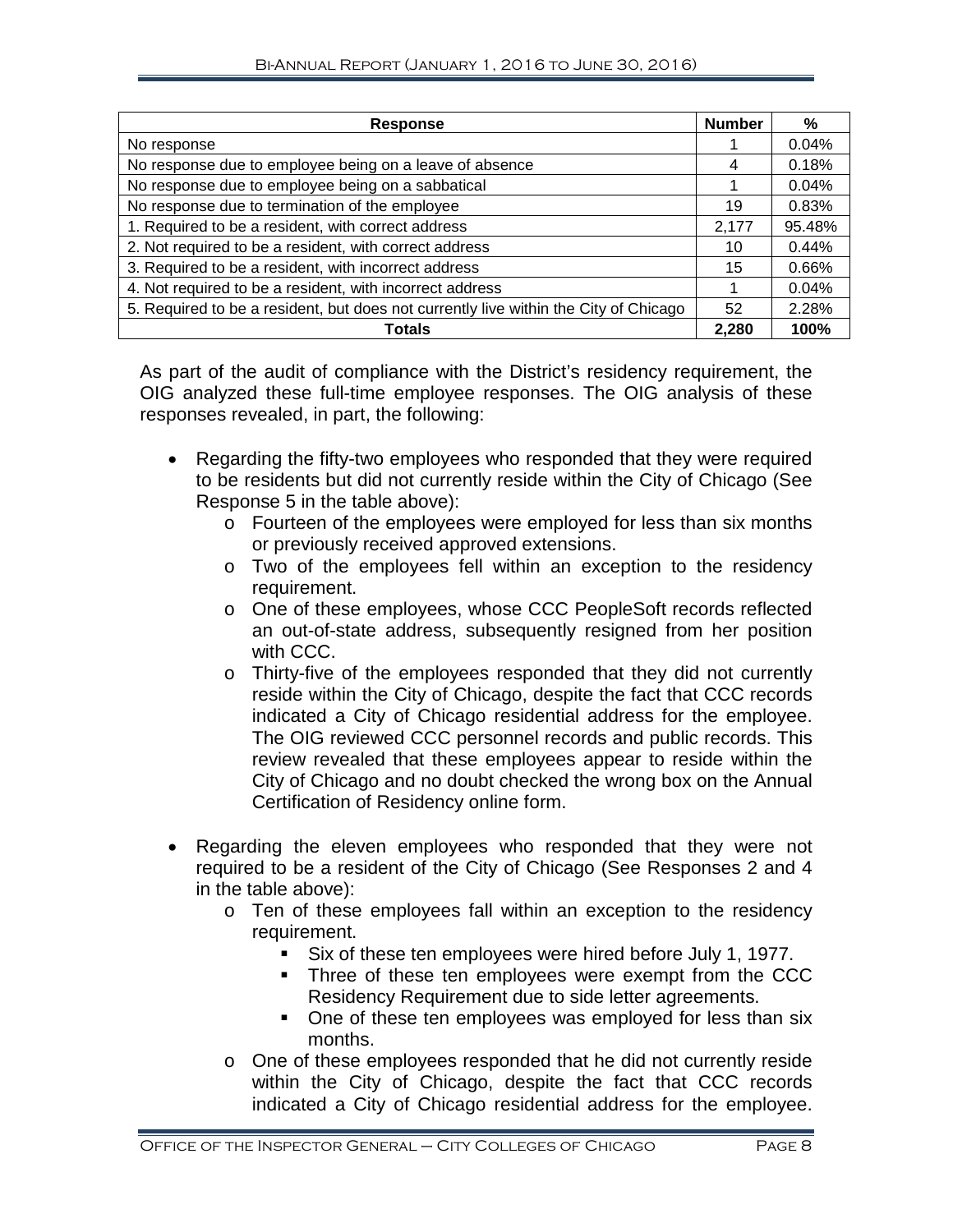The OIG reviewed CCC personnel records and public records. This review revealed that this employee appears to reside within the City of Chicago and no doubt checked the wrong box on the Annual Certification of Residency online form.

# **Reports Submitted Documenting Sustained Findings of Waste, Fraud and/or Misconduct**

Pursuant to the provisions of Article 2.7.5 of the Board Bylaws, the following are summaries of the OIG investigations for which reports were submitted documenting sustained findings of waste, fraud or misconduct during the period of January 1, 2016 through June 30, 2016.

# OIG Case Number 16-0022

The OIG received a complaint that on at least two occasions in 2015, a college bursar assistant II assigned to a City College was short in the funds that she collected in a given day. The OIG investigation revealed that in 2014 and 2015, the college bursar assistant failed to process at least \$2,980.00 and failed to deposit at least \$3,125.00 in funds that she received as a result of transactions that she completed on behalf of the City College in her capacity as a college bursar assistant. The funds in question included, but were not limited to, student exam fees and student transcript request fees. At a minimum, the college bursar assistant's actions violated Section IV, Paragraphs 15, 17, 48 and 50 of the CCC District-Wide Employee Manual.

Two days after the OIG sought to interview the college bursar assistant, the college bursar assistant resigned from her position with CCC. As such and based on the investigation, the OIG recommended that the college bursar assistant be designated ineligible to be re-hired and that her personnel records reflect this designation. The OIG also recommended that CCC uses all legal and fiscally responsible remedies to recoup \$3,125.00 from the college bursar assistant.

The college bursar assistant was subsequently designated ineligible to be rehired.

The OIG determined that the antiquated process of attaching a printed receipt to students' exam retake forms as proof of payment of the exam fees allowed the college bursar assistant to perpetrate her fraud. It appeared that this process was in place due to the fact that unlike tuition payments - which are recorded in the PeopleSoft system in the Post Student Payments (student account) module student exam fees are recorded in the PeopleSoft system in the Collect Department Receipts module. The significance of this is that only the Business Office has access to the Collect Department Receipts module, and the Testing Center does not. Thus, without attaching the printed receipts to the students' exam retake forms, the Testing Center had no way to verify that the student paid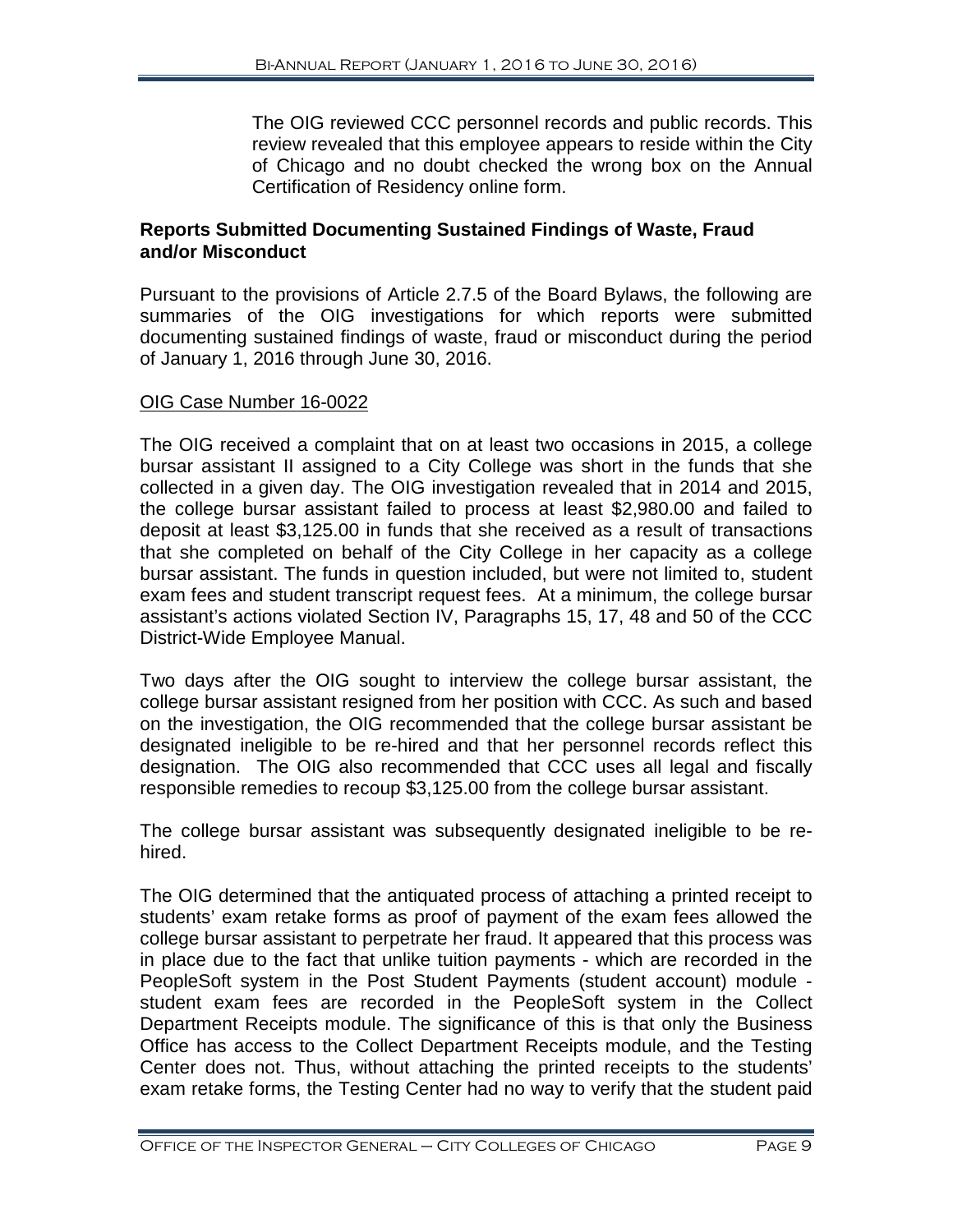exam retake fees at the Business Office prior to taking an exam. Moreover, since neither the Business Office nor the program in question subsequently reconciled the fees collected and processed in the Collect Department Receipts module to the services provided, the college bursar assistant was able to provide students with un-posted printed receipts, and no one was the wiser.

In order to mitigate the risk that a fraud similar to the college bursar assistant's fraud is committed in the future, the OIG recommended the following:

- 1. The OIG recommended that each college's Business Office and the relevant college department be required to routinely reconcile the accounts of the PeopleSoft system Collect Department Receipts module to the exams taken, transcripts provided, id cards purchased, etc.; or
- 2. The OIG recommended that all student fees paid/collected, including but not limited to (the Program) exam retake fees, other exam fees such as the College Level Examination Program (CLEP) exam and the American Council on Teaching Foreign Languages (ACFL) exam fees, transcript fees, and id card replacement fees, be documented in the student account module of the PeopleSoft system. Thus, the Testing Center and any other department requiring a receipt from a student would be able to electronically verify in the PeopleSoft system the student's payment of the requisite fee prior to providing the requested service.

Moreover, due to the potential criminal nature of the college bursar assistant's actions, the OIG submitted the results of this investigation to the Cook County State's Attorney's Office for review for possible criminal prosecution.

# OIG Case Number 15-0196

The OIG received a complaint alleging that on May 1, 2015, various individuals assigned to a department of a City College left for lunch at 1:30 p.m. and did not return until after 3:00 p.m. It was further alleged that this was an "ongoing thing for these employees."

The OIG investigation revealed that on Friday, May 1, 2015, nine employees of the department left the college for lunch between 1:19 p.m. and 1:32 p.m. and returned to the college between 3:21 p.m. and 3:25 p.m. Moreover, despite the fact that seven of these employees were non-exempt employees, who were required to swipe out for and swipe in from lunch, and they were at lunch from about 1:20 p.m. to 3:25 p.m. on May 1, 2015, the CCCWorks time and attendance records for these employees reflected that they were at lunch from about 12:00 p.m. to 1:00 p.m. on that day. Such CCCWorks entries are problematic for two reasons: first, the entries do not accurately reflect the time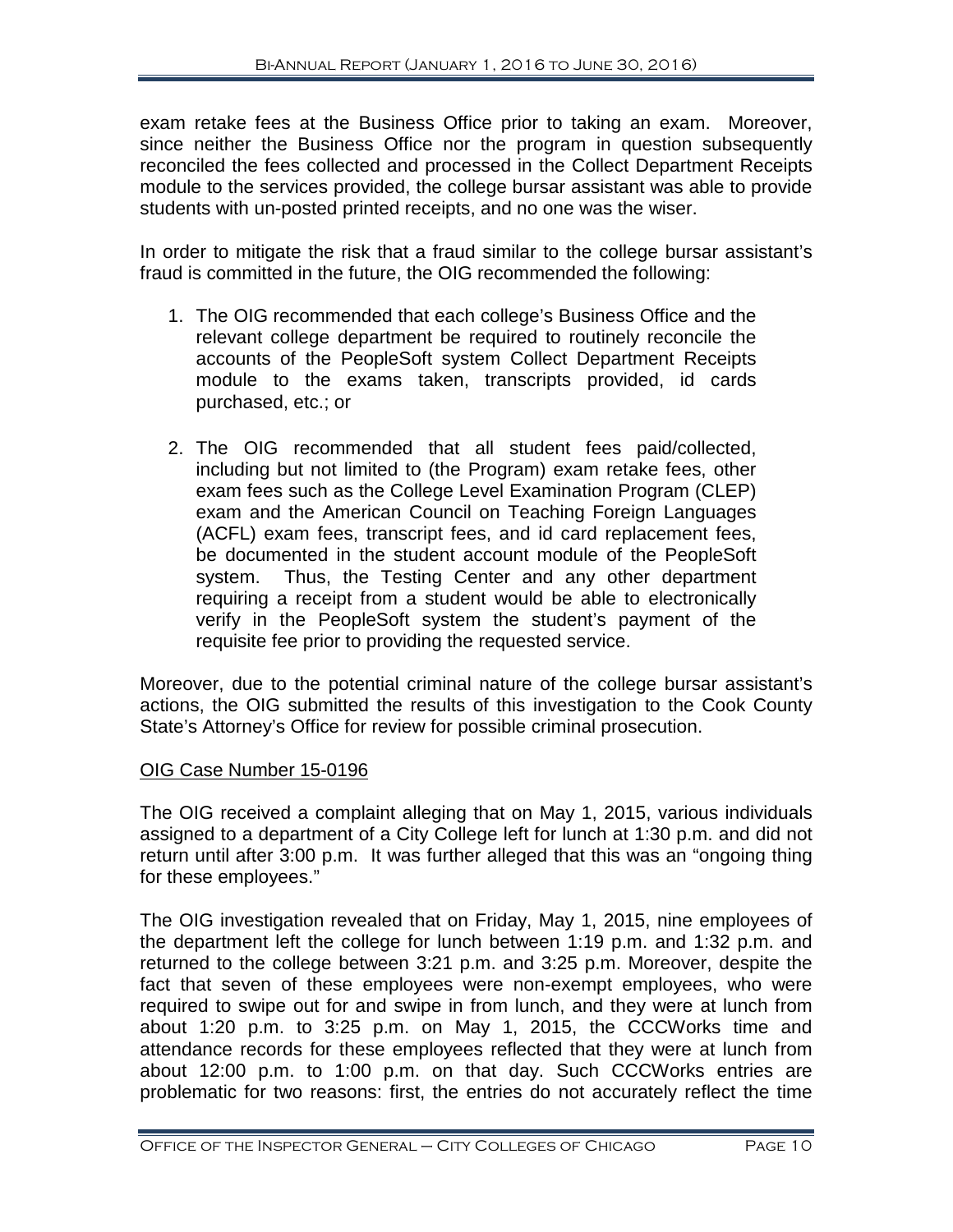frame that the employees were on their lunch breaks; and second, the entries do not accurately reflect the amount of time that the employees spent at lunch on May 1, 2015.

Subsequently, the OIG investigation conducted surveillances, reviewed CCC security video, reviewed turnstile records, reviewed time and attendance records, and interviewed department employees to determine whether such conduct was a recurring activity as alleged in the complaint.

The OIG investigation revealed at least forty-nine instances of problematic entries in the CCCWorks time and attendance system by department employees regarding their lunch periods on Fridays between April 17, 2015 and October 16, 2015. The CCCWorks entries were problematic for two reasons: first, the entries did not accurately reflect the time frame that the employees were on their lunch breaks; and second, the entries did not accurately reflect the amount of time that the employees spent at lunch. For 76% (37 of 49) of these problematic entries, the department director, who was also the supervisor of these employees, approved edits that these employees submitted to their time and attendance records to reflect inaccurate lunch periods when she should have known the employees' accurate lunch times due to the fact that she was present with the employees during the lunch breaks and/or was present with the employees when they left for and/or returned from the lunch breaks.

The OIG investigation revealed a number of instances when the amount of time that the non-exempt employees spent for their lunch breaks significantly exceeded one hour, which resulted in the employees not performing full sevenhour work days. Several of these days were described as "special occasions" by the department director in that they celebrated an employee's last day, etc. While such special occasions may be objectively viewed as a legitimate way to honor employees and maintain good office morale, false edits in the CCCWorks time and attendance system should not have been approved by the department director, and false entries by department employees should not be condoned. Moreover, such "special occasion" activities can be conducted consistent with CCC policies by limiting the celebrations to one hour, by ensuring that full sevenhour work days are nonetheless completed if the celebrations last for more than one hour, by ensuring that CCCWorks entries for a "special occasion" day are nonetheless accurate, or by holding such celebrations after the work day.

On one of the days which a surveillance was conducted by the OIG, five of the employees went to a local restaurant/tavern. The OIG surveillance revealed that they were away from the college from about 1:22 p.m. to 2:41 p.m. on August 28, 2015. However, their CCCWorks entries reflected that they were at lunch from about 12:00 p.m. to 1:00 p.m. on that day. While these employees were at the local restaurant/tavern, each drank an alcoholic beverage. Section IV(23) of the CCC District-Wide Employee Manual provides that it is prohibited conduct to drink alcoholic beverages during "working hours." Based on the fact that the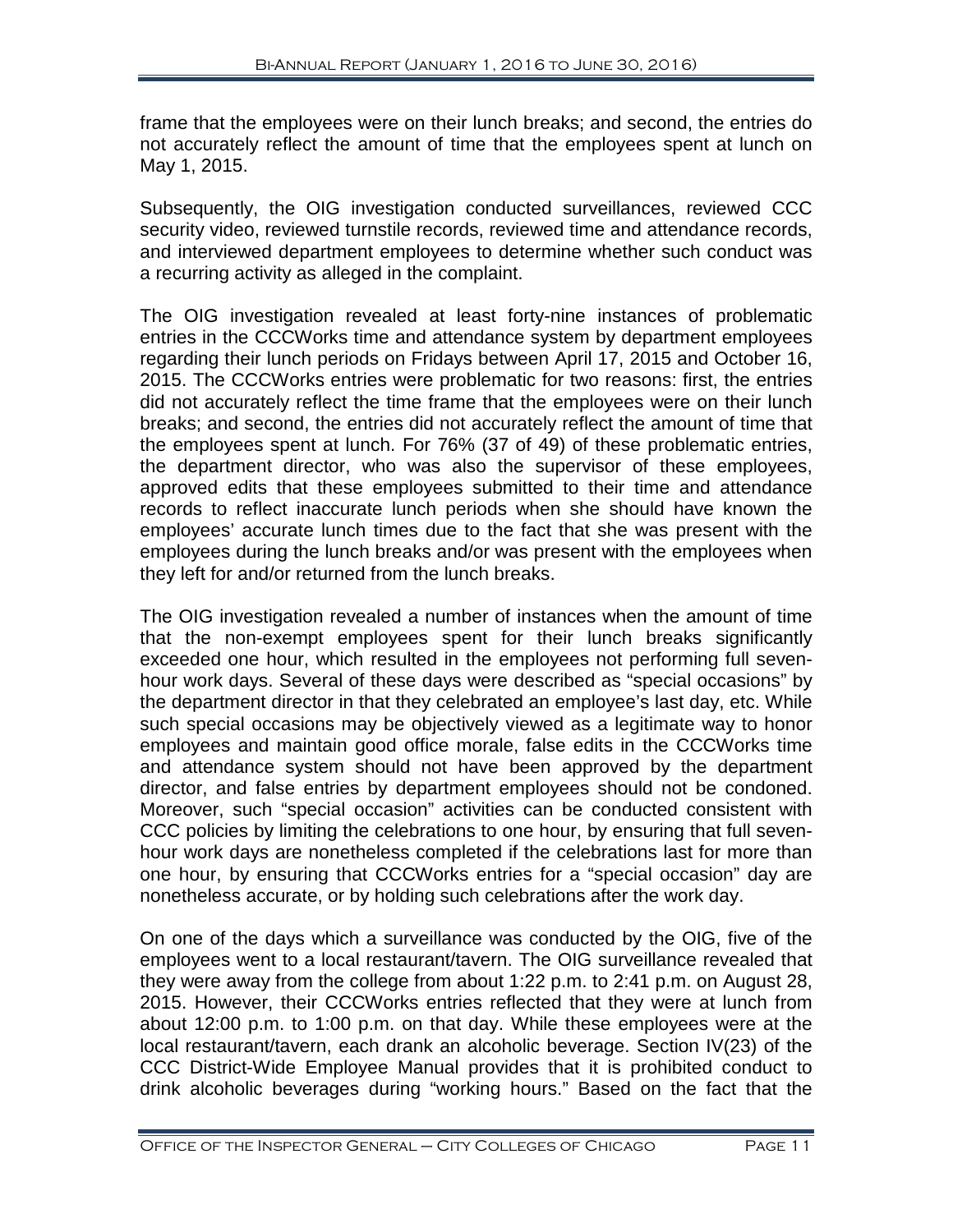employees represented that they were at work during the time frame that they were at the restaurant/tavern, it could be reasonably found that they drank alcoholic beverages during working hours, in violation of Section IV(23) of the CCC District-Wide Employee Manual. However, it was clear that the employees were "at lunch" while they drank alcoholic beverages. Due to the fact that "working hours" are not specifically defined in the CCC District-Wide Employee Manual, it is not clear whether actual lunch or break times are "working hours." Thus, it is unclear whether an employee who drinks alcoholic beverages, off CCC property, is acting inconsistent with CCC policy when he/she does so during breaks or lunch periods. As such, the OIG recommended that Section IV(23) of the CCC District-Wide Employee Manual be amended to specifically reflect whether breaks and lunch periods are included in the definition of "working hours" in the context of this provision.

The actions of the employees violated Section IV, Paragraphs 5, 11, 37, and 50 of the CCC District-Wide Employee Manual, as well as Article 4.11 of the Board Policies and Procedures for Management and Government.

Moreover, during interviews with the OIG, the five employees who visited the restaurant/tavern each made at least one false statement during their interviews with the OIG, in violation of Section IV(8) of the CCC District-Wide Employee Manual.

Based on the investigation, which is detailed in the attached Investigative Summary, the OIG recommended that CCC takes appropriate disciplinary action against the department director, the assistant director and eight other department employees.

Following the disciplinary process, the director was demoted and transferred; the five employees who visited the restaurant/tavern, including the assistant director, were terminated and designated ineligible to be re-hired; and four employees were suspended for one day each.

# OIG Case Number 16-0115

The OIG received a complaint that an assistant director assigned to a City College, routinely left his work site at about 7:30 p.m. when he was assigned to work until 11:00 p.m. During the course of the investigation, the OIG conducted surveillance and reviewed the assistant director's actions via CCC security video over a three-month period. This review revealed that on average, the assistant director was present for work 5.37 hours per day over the three-month period. The OIG investigation also revealed the following:

• On at least forty-one occasions, the assistant director departed from his work site prior to the end of his scheduled end time, in violation of Section IV(2) of the CCC District-Wide Employee Manual.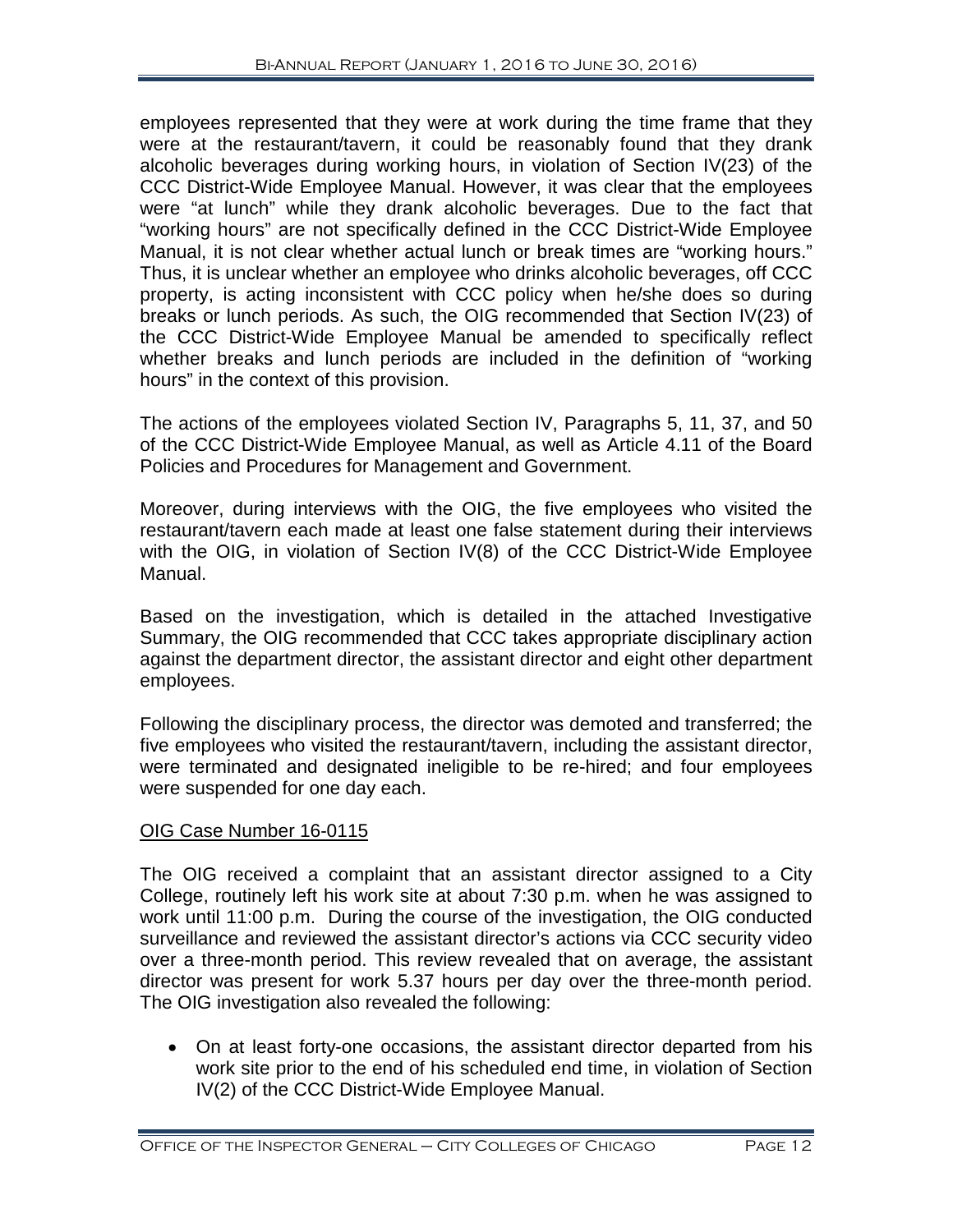- On at least twenty-three occasions, the assistant director arrived after his scheduled start time, in violation of Section IV(4) of the CCC District-Wide Employee Manual.
- The assistant director routinely represented that he worked a full day when in fact he did not, in violation of Section IV(7) of the CCC District-Wide Employee Manual.
- On thirteen occasions, the assistant director failed to correct his entries in the CCCWorks time and attendance system reflecting that he worked a full day despite the fact that he worked less than four hours, in violation of Section IV(11) of the CCC District-Wide Employee Manual.
- The assistant director was inattentive to his duty, in that he routinely failed to remain at his work site to perform his duties, in violation of Section IV(38) of the CCC District-Wide Employee Manual.
- The assistant director failed to comply with the CCC Outside Employment policy, in that he engaged in outside employment with a public safety agency which interfered with his CCC employment, contrary to Section III of the CCC District-Wide Employee Manual, which in turn violated Section IV(42) of the CCC District-Wide Employee Manual.
- On thirteen occasions, the assistant director failed to correct his entries in the CCCWorks time and attendance system reflecting that he worked a full day despite the fact that he worked less than four hours, in violation of Article 4.11(c) of the Board Policies and Procedures for Management and Government.

Additionally, during an interview with the OIG, the director stated that lately he noticed that the assistant director was reporting for work later than his normal 3:00 p.m. starting time. The director stated that he believed that this was due to the assistant director working a large amount of hours between his three jobs. It should be noted that two of those jobs were non-CCC jobs.

The OIG investigation revealed that the assistant director was reporting to work after his 3:00 p.m. starting time over 38% of the days on which he worked. Additionally, the OIG investigation revealed that the assistant director left work prior to 8:00 p.m. on 42% of the occasions that he began his work day after 2:00 p.m., he left work prior to 9:00 p.m. on 84% of the occasions that he began his work day after 2:00 p.m., and he left work prior to 10:00 p.m. on 95% of the occasions that he began his work day after 2:00 p.m., despite the fact that he no doubt should have been at the City College until 11:00 p.m. Moreover, the OIG investigation revealed that on average, the assistant director worked less than five and one-half hours a day.

Despite the assistant director's lack of conformity to an expected work schedule of a full-time assistant director, the director neither challenged the assistant director regarding his work hours nor the assistant director's entries in the CCCWorks System. The OIG found that the director was inattentive to his duty in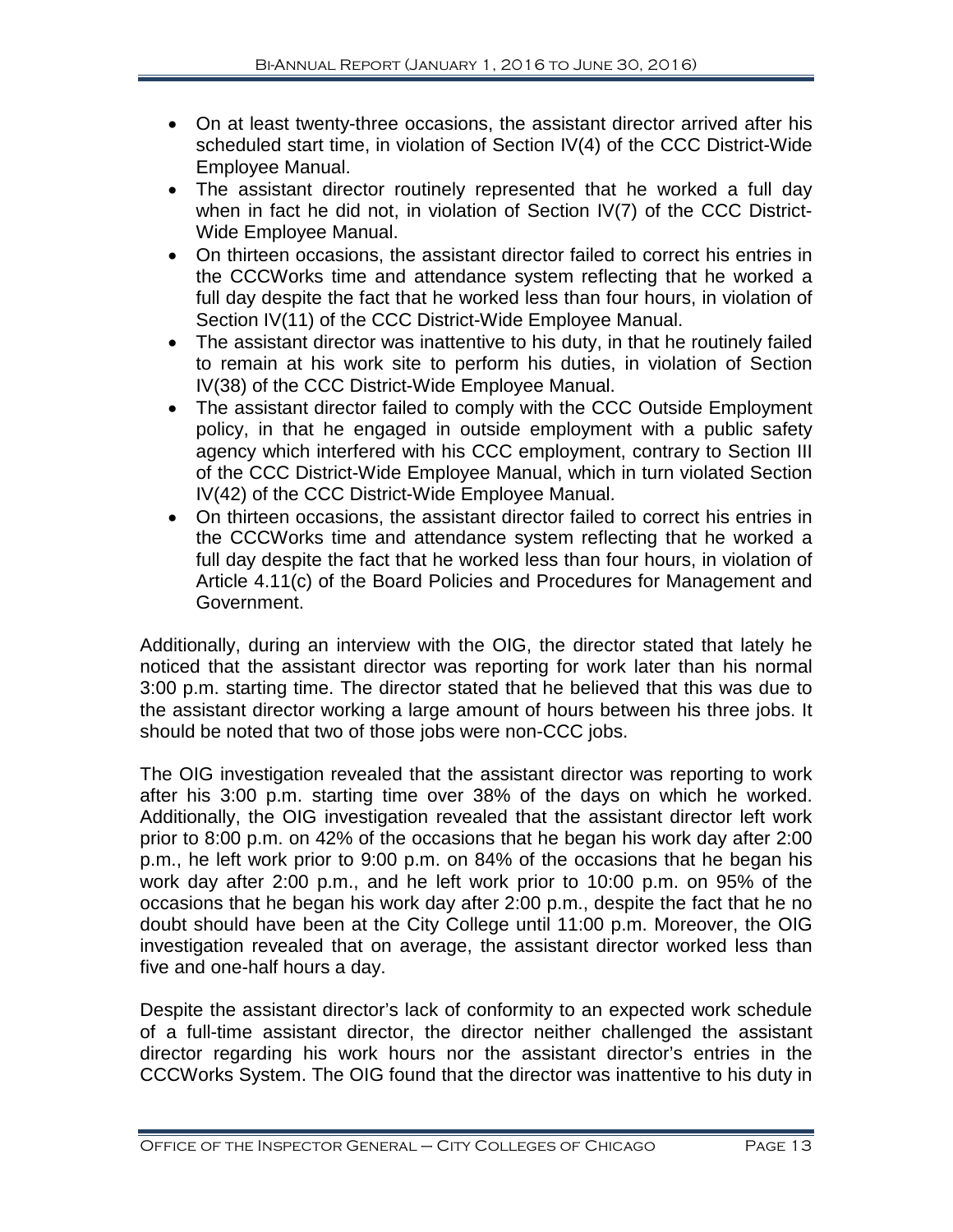his supervision of the assistant director, in violation of Section IV(38) of the CCC District-Wide Employee Manual.

Based on the investigation, the OIG recommended that the assistant director be terminated and that he be designated ineligible to be re-hired. The OIG also recommended that CCC takes appropriate disciplinary action against the director. Additionally, due to the fact that on at least thirteen days, the assistant director worked less than four hours, the OIG recommended that the assistant director's time and attendance records be adjusted to reflect the use of .5 benefit days, other than sick time, on each of the thirteen days.

The assistant director subsequently resigned from his CCC position, and he was designated ineligible to be re-hired.

While no disciplinary action was taken against the director, the OIG was informed that the director was to be re-trained on what inconsistencies to look for when approving time sheets.

# OIG Case Number 16-0141

During the course of an unrelated investigation, which was previously summarized in this Bi-Annual Report under OIG Case Number 16-0115, the OIG observed a part-time security assistant at a City College who appeared to be nodding off while on duty. At various times during the course of a few surveillances, the OIG observed the security assistant slumped down in his security vehicle with his head down and his eyes closed. During an interview with the OIG, the security assistant stated that sometimes he caught himself nodding off while he was sitting in his security vehicle at work. The security assistant stated that this behavior (nodding off) did not happen all the time but maybe a few times. The security assistant stated that when he did nod off, it was only "for a couple minutes."

The security assistant violated Section IV, Paragraphs 38, 39, and 50 of the CCC District-Wide Employee Manual.

Based on the investigation, the OIG recommended that CCC takes appropriate disciplinary action against the security assistant.

Following the disciplinary process, the security assistant was suspended for a period of five days.

# OIG Case Numbers 16-0074 and 16-0116

The OIG received two complaints regarding a janitor assigned to a City College. One of the OIG investigations revealed that during a Step 3 grievance hearing held regarding whether there was just cause for the janitor's receipt of a five-day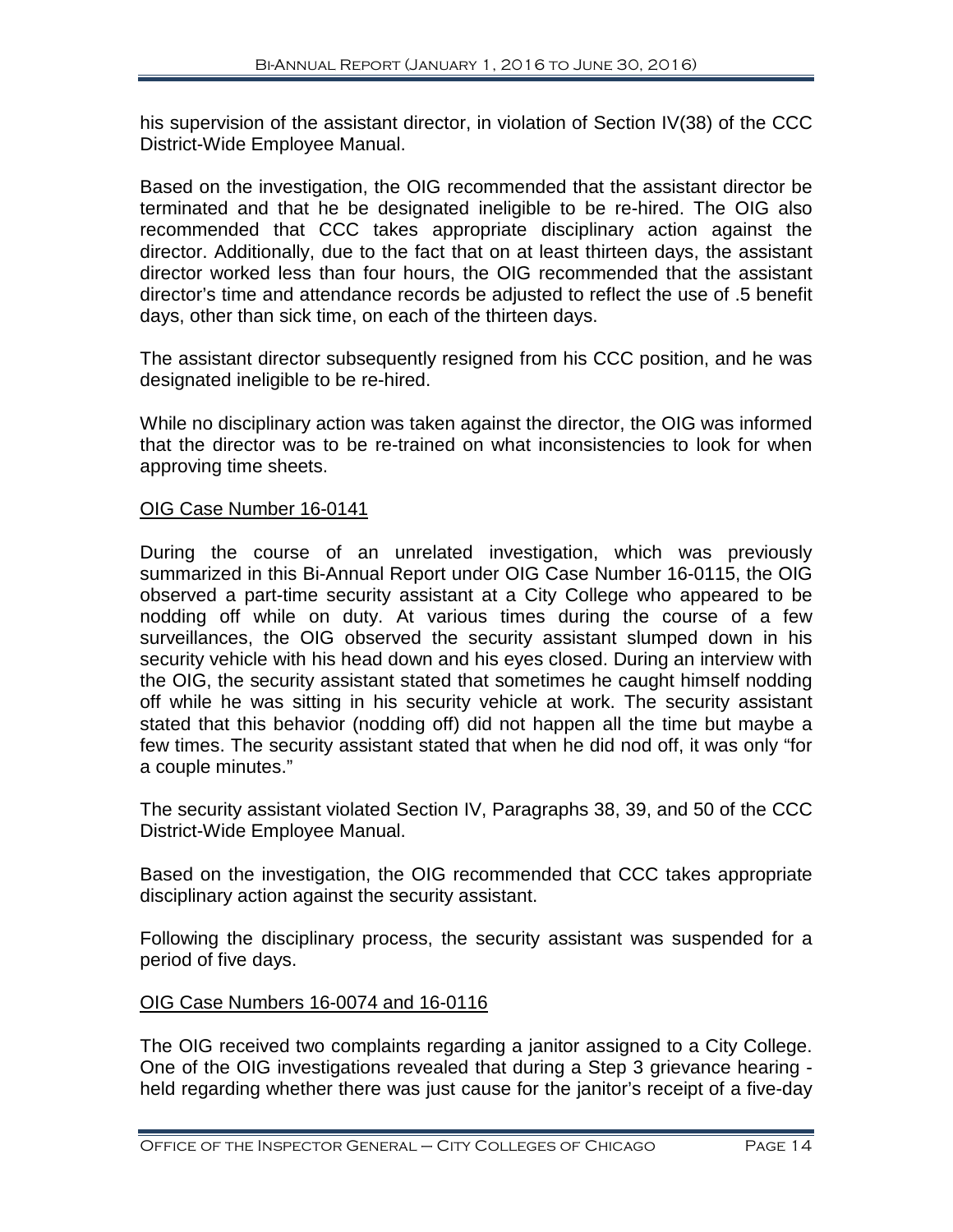suspension for his unauthorized possession and removal from the City College of numerous rolls of CCC toilet paper $6 6 -$  the janitor presented a forged letter of recommendation, purportedly written and signed by the City College's vice president of academic and student affairs. The OIG investigation further revealed that at this same hearing, the janitor also presented a letter of recommendation that was written and signed by a now former dean of instruction on a form to appear as if she made attestations that she had not made. Such actions violated Section IV(6) of the CCC District-Wide Employee Manual. Such actions also constituted forgery, contrary to 720 ILCS 5/17-3, which in turn violated Section IV(15) of the CCC District-Wide Employee Manual. Additionally, during an interview with the OIG, the janitor made at least one false statement. Such action violated Section IV(8) of the CCC District-Wide Employee Manual.

The second OIG investigation revealed that in January 2016, the janitor placed two letters concerning his personal matters into the City College mailroom's outgoing mail without postage in an attempt to have City College funds used to pay the postage for these letters. One of these letters, a certified letter, was issued postage via a postage meter before it was determined that it was personal mail and was held back from being sent. During an interview with the OIG, the janitor provided the OIG with \$6.73 to cover the postage. By placing two personal letters in the City College's mailroom without postage in an attempt to have City College funds cover the postage for these letters, the janitor twice violated Section VII and Section IV(19) of the CCC District-Wide Employee Manual.

Based on the investigations, which are detailed in the attached Investigative Summary, the OIG recommended that the janitor be terminated. The OIG further recommended that the janitor be designated ineligible to be re-hired and that his personnel records reflect this designation.

Following the disciplinary process, the janitor was terminated, and he was designated ineligible to be re-hired.

# OIG Case Number 14-0269

 $\overline{a}$ 

The OIG received a complaint that a program at a City College inappropriately collected payments from the attendees of program-sponsored continuing education classes and failed to remit the payments to the City College's Business Office. The OIG investigation reviewed the program-sponsored continuing education seminars held during 2013, 2014 and 2015. These continuing education seminars are attended by practitioners in order to earn required continuing education units to maintain licensure.

<span id="page-16-0"></span><sup>&</sup>lt;sup>6</sup> The OIG investigation of this incident was documented in the OIG Bi-Annual Report for the period of January 1, 2015 to June 30, 2015 under OIG Case Number 15-0177.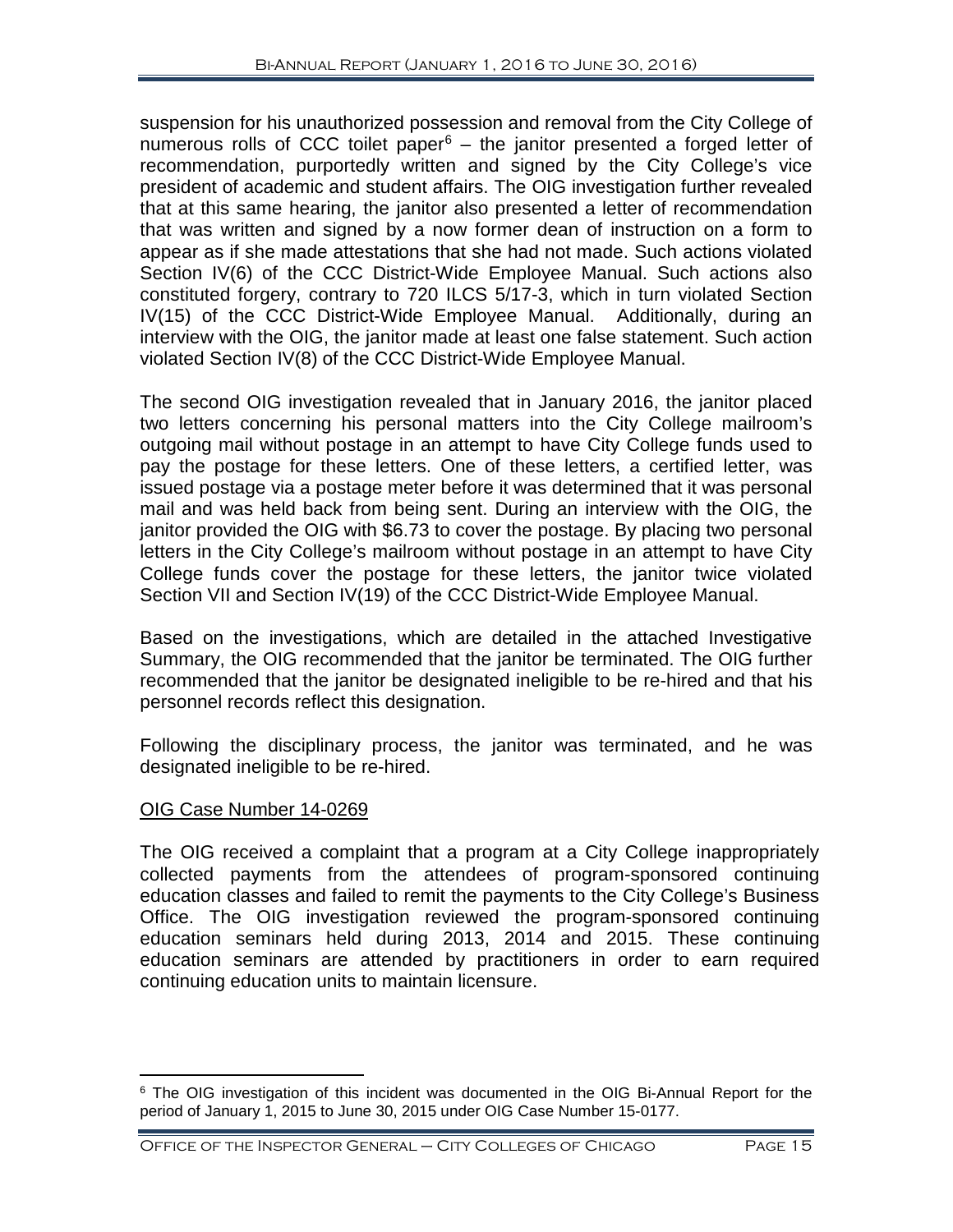The OIG investigation revealed the following:

- Regarding program-sponsored continuing education seminars held in 2013, the program failed to collect fees from some of the attendees and/or direct attendees to make fee payments to the City College's Business Office. As few as four of the ten (40%) individuals documented in the CCC PeopleSoft system as enrolled in any of the four spring 2013 programsponsored continuing education seminars paid their seminar fees.
- Regarding program-sponsored continuing education seminars held in 2013, the program failed to register/enroll a majority of the attendees. While ten individuals were documented as registered/enrolled, fee payments were made on behalf of at least twenty-nine individuals or entities.
- Regarding program-sponsored continuing education seminars held in 2014, the program failed to collect fees from the attendees and/or direct attendees to make fee payments to the City College's Business Office. Based on the 2013 fees and the proposed fees for 2014, a total of between \$1,440.00 and \$2,880.00 should have been collected from the twenty-four individuals who were enrolled.
- Regarding program-sponsored continuing education seminars held in 2015, the program failed to register any of the attendees.
- Regarding program-sponsored continuing education seminars held in 2013, 2014, and 2015, the program failed to maintain adequate records of course materials, the continuing education units awarded, and attendance.
- The various failures regarding the administration of the programsponsored continuing education seminars were also contrary to the Illinois Administrative Code due to the failure to verify attendance and maintain attendance records and course materials for five years.

Based on all of the above problematic issues with the administration of the program-sponsored continuing education seminars held in 2013, 2014, and 2015, the OIG found that the program director, a full-time faculty member, was inattentive to her duty, in violation of Section IV(38) of the CCC District-Wide Employee Manual.

Based on the investigation, the OIG recommended that CCC takes appropriate disciplinary action against the program director. Following the disciplinary process, no action was taken against the program director.

The OIG further recommended that the Office of Academic Governance, Compliance and Educational Quality reviews the administration of the continuing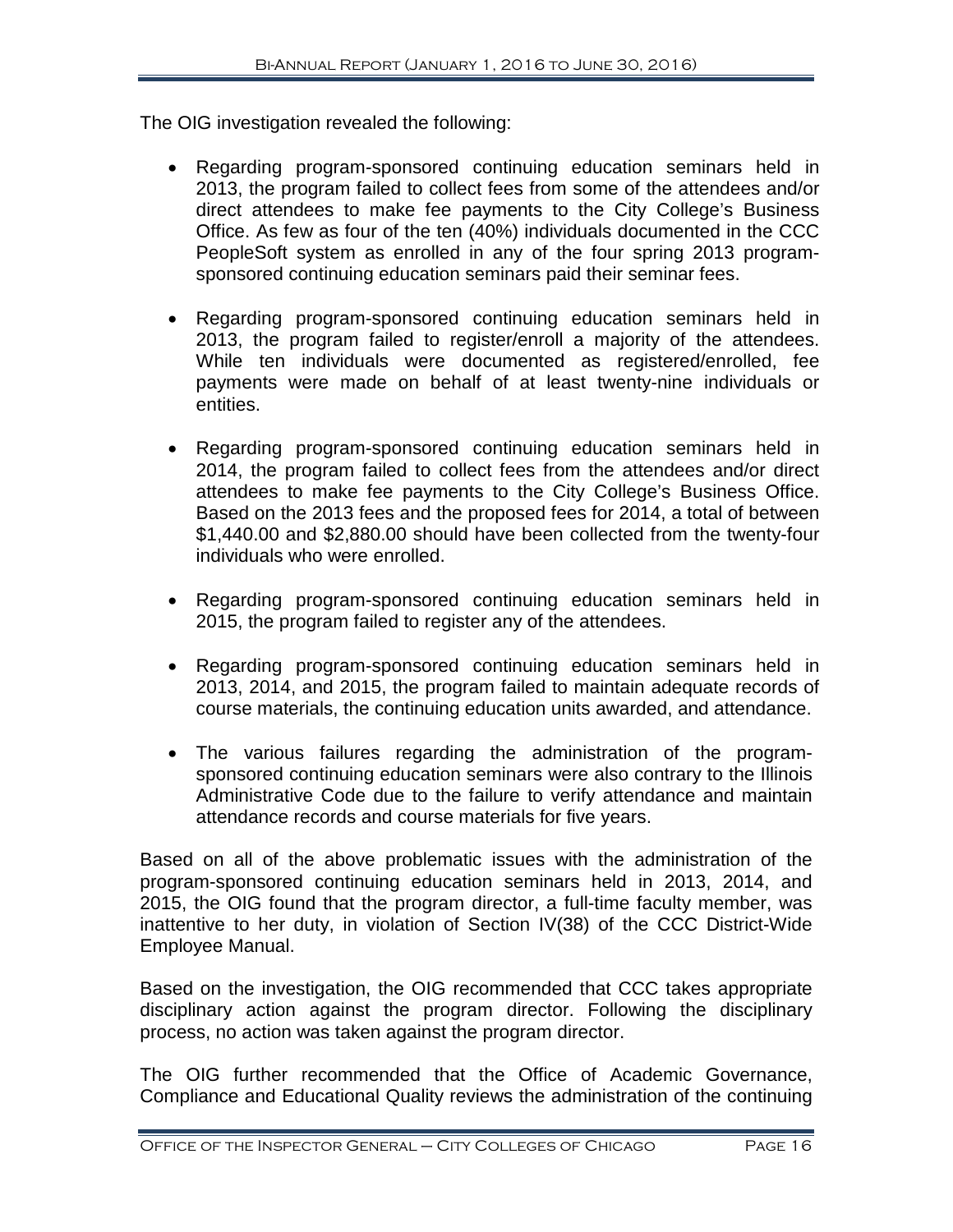education seminars sponsored by the program in order to put the appropriate pre-enrollment/registration and record maintenance procedures in place and to determine the appropriate fee to be charged to attendees of future seminars.

# OIG Case Number 15-0145

The OIG received a complaint of a theft of two skids of lighting fixtures from the dock area of a City College. The OIG investigation revealed that CCC opened a purchase order in the amount of \$24,440.00 for the lighting fixtures and their installation. The lighting fixtures were to be installed in the City College's parking lot by a CCC contractor. The lighting fixtures were stolen by an unidentified individual ("the thief") driving a non-descript box truck. The OIG was unable to determine the identity of the thief. None of the security cameras were able to provide a clear view of any markings on or the license plate of the thief's truck. An OIG inquiry of the City of Chicago revealed that the Chicago Police Department had no surveillance cameras in the immediate area which would aid the OIG investigation.

The OIG investigation revealed that a college senior storekeeper assigned to the City College was responsible for supervising the shipping and receiving of goods as well as inventory management at the City College. Most significantly, security video revealed that the college senior storekeeper allowed the thief into the dock area of the City College, and the college senior storekeeper helped the thief remove the two skids of lighting fixtures from the dock and load the lighting fixtures into the thief's truck.

In briefest summary, during an interview with the OIG, the college senior storekeeper stated, in pertinent part, that despite having never seen the thief before, he opened the garage door and let the thief enter the loading dock. The college senior storekeeper stated that he never asked the thief for any proof of identification or any paperwork authorizing him to pick up the lights. The college senior storekeeper stated that he could not recall the thief's name, and he could not recall if he asked for the thief's name. The college senior storekeeper stated that he assumed that the thief worked for the CCC contractor because the thief knew exactly what items and how many items to ask for, and the thief also knew what company ordered them. The college senior storekeeper stated that he never looked at the bill of lading, and he did not call the CCC contractor to verify if they sent someone to pick up the lights.

Clearly, the college senior storekeeper's failure to request any identification or documentation from the thief enabled the thief to easily steal the lights from the loading dock. The college senior storekeeper knew that he should have at least asked the thief for the aforementioned information prior to releasing the lights to him. Moreover, per department guidelines, the college senior storekeeper should have made sure that the lights were logged in and signed for when they were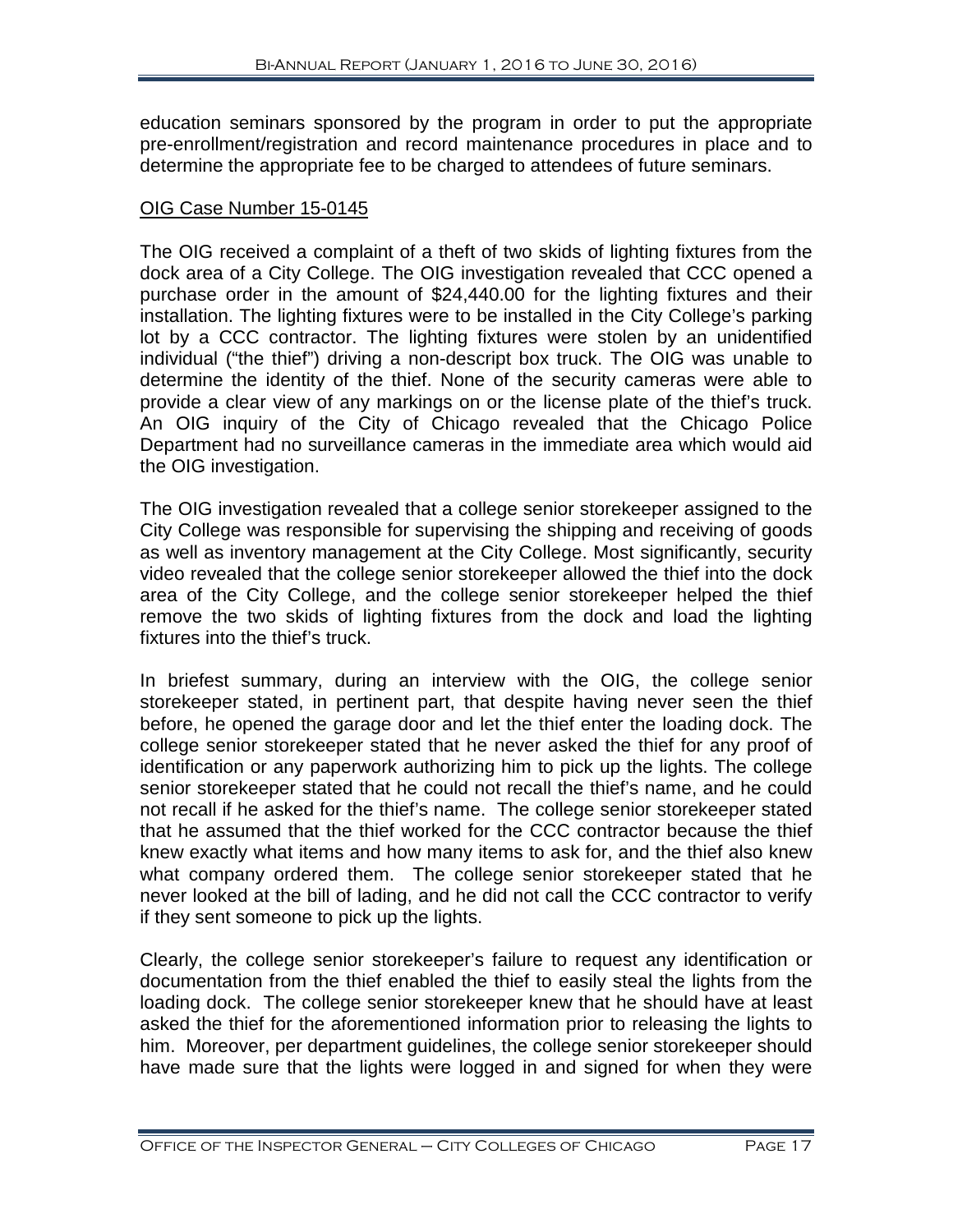picked up. As such, the college senior storekeeper's inaction violated Section IV, Paragraphs 34, 38, and 48 of the CCC District-Wide Employee Manual.

Based on the investigation, the OIG recommended that CCC takes appropriate disciplinary action against the college senior storekeeper.

Following the disciplinary process, the college senior storekeeper was suspended for a period of three days.

# OIG Case Number 16-0145

The OIG received a complaint that a director received but failed to submit for processing a check received for catering services that CCC provided. The OIG investigation revealed that the director, by her own admission, lost a \$9,029.28 check issued as payment for a September 2015 CCC-catered event. The director failed to notify anyone, including her supervisor, of the lost check. The director failed to take any steps to obtain a stop payment order request for or obtain a replacement for the check. As such, the director violated Section IV, Paragraphs 34, 38 and 39 of the CCC District-Wide Employee Manual.

It should be noted that as of the date that a stop payment order was placed regarding the check, the check was neither located nor cashed. Subsequently, the customer re-issued a check for the September 21, 2015 event, which was then appropriately processed by CCC.

Based on the investigation, the OIG recommended that CCC takes appropriate disciplinary action against the director.

The director was placed on a performance improvement plan.

# OIG Case Number 16-0101

The OIG received a complaint that two lecturers, who are a married couple, own a book publishing company, and they assigned books published by their publishing company to their courses during various semesters. The OIG investigation revealed that the husband was the president of the publishing company and the wife was the secretary of the publishing company. The publishing company operated out of the lecturers' residence.

The OIG investigation revealed that according to information gathered from CCC's online bookstore provider, the CCC PeopleSoft Campus Solutions system, and syllabi that the OIG was able to obtain, the lecturers assigned books published by their publishing company to many of their courses. In all, the lecturers taught ten courses that are known to have used a book published by their publishing company. The lecturers taught a combined ninety-one sections of these ten courses.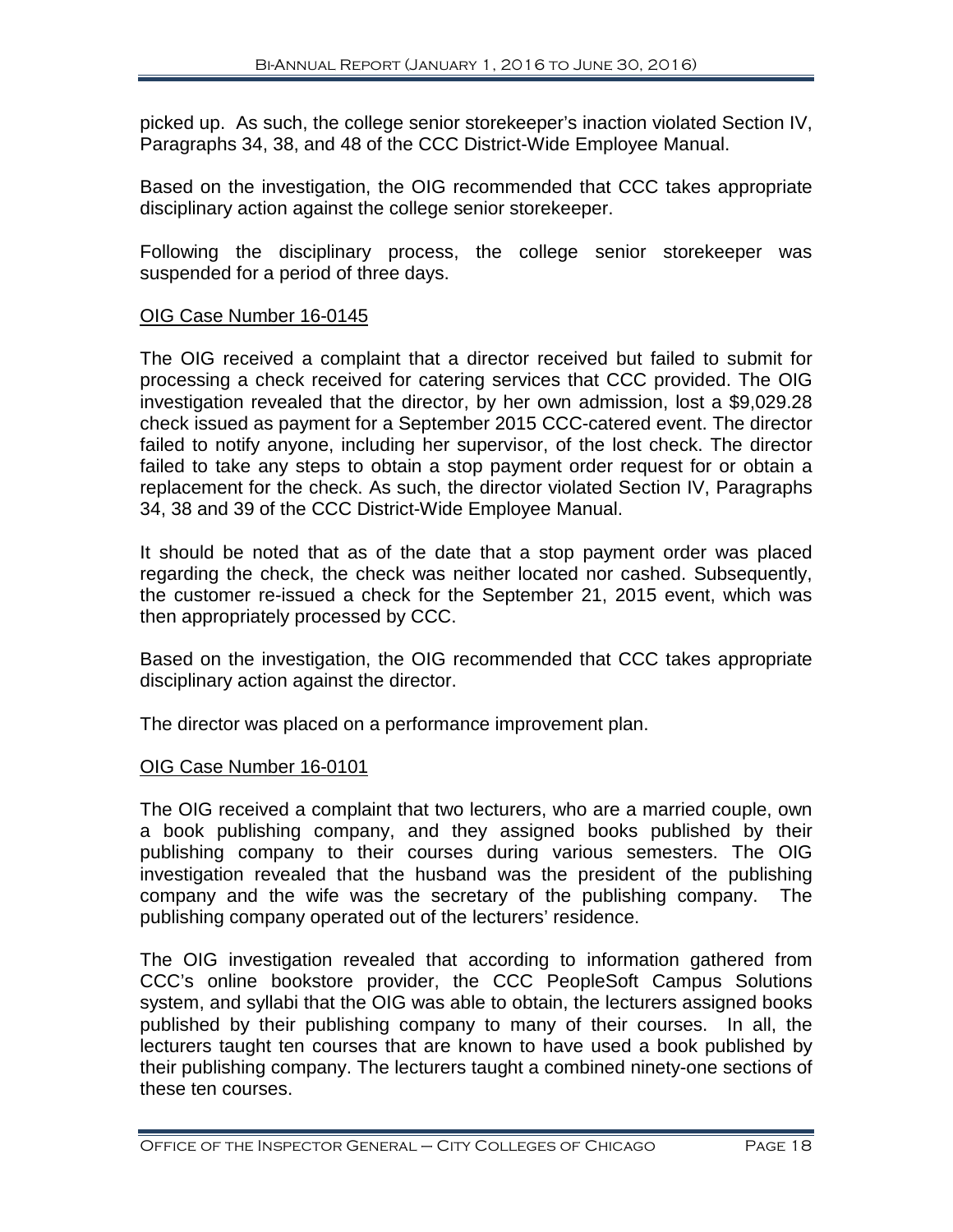The table that follows details CCC's online bookstore provider's purchases of books from the lecturers' publishing company since the start of the Summer 2014 term through the Spring 2016 term.

| <b>Book</b> | <b>Copies</b> | <b>Total Wholesale Cost</b> |
|-------------|---------------|-----------------------------|
| Title 1     | 75            | \$2,082.50                  |
| Title 2     | 53            | \$1,669.50                  |
| Title 3     | 50            | \$1,750.00                  |
| Title 4     | 40            | \$1,140.00                  |
| Title 5     | 150           | \$5,650.00                  |
| Totals      | 368           | \$12,292.00                 |

During the period in which CCC utilized the online book provider, the lecturers taught thirty-two course sections for CCC. This represents about 28% of the total number of course sections that they taught during their CCC careers. The online bookstore provider's records indicate that since the Summer 2014 term, twentyeight CCC course sections had a book assigned which was published by the lecturers' publishing company, and twenty-four of these courses were taught by one of the lecturers. Furthermore, online bookstore provider's records indicate that the majority of its sales of books published by the lecturers' publishing company were to students enrolled in one of the lecturers' courses.

By assigning textbooks published by a company that is owned by the husband to their courses, the lecturers violated Section 5.2.10(1) of the CCC Ethics Policy, which, in turn, is a violation of Section IV(44) of the CCC District Wide-Employee Manual. Likewise, by assigning textbooks published by a company that is owned by the husband to their courses, the lecturers engaged in activities that resulted in a conflict of interest with present CCC employment, in violation of Section IV(12) of the CCC District-Wide Employee Manual.

Based on the investigation, the OIG recommended that CCC takes appropriate disciplinary action against the lecturers.

As of the date of this report, the disciplinary process regarding each of the faculty members was pending.

# OIG Case Number 16-0105

The OIG received a complaint in January 2016 that a private entity fraudulently issued continuing education credits using a City College's continuing education sponsor number. The OIG investigation revealed that between January 2015 and April 2015, during a period that her own continuing education sponsor license was expired, a lecturer, who resigned from CCC employment in May 2015, fraudulently used the City College program's continuing education sponsor license number on certificates that she issued for the purported completion of continuing education courses that she offered in her personal capacity while working for the private entity.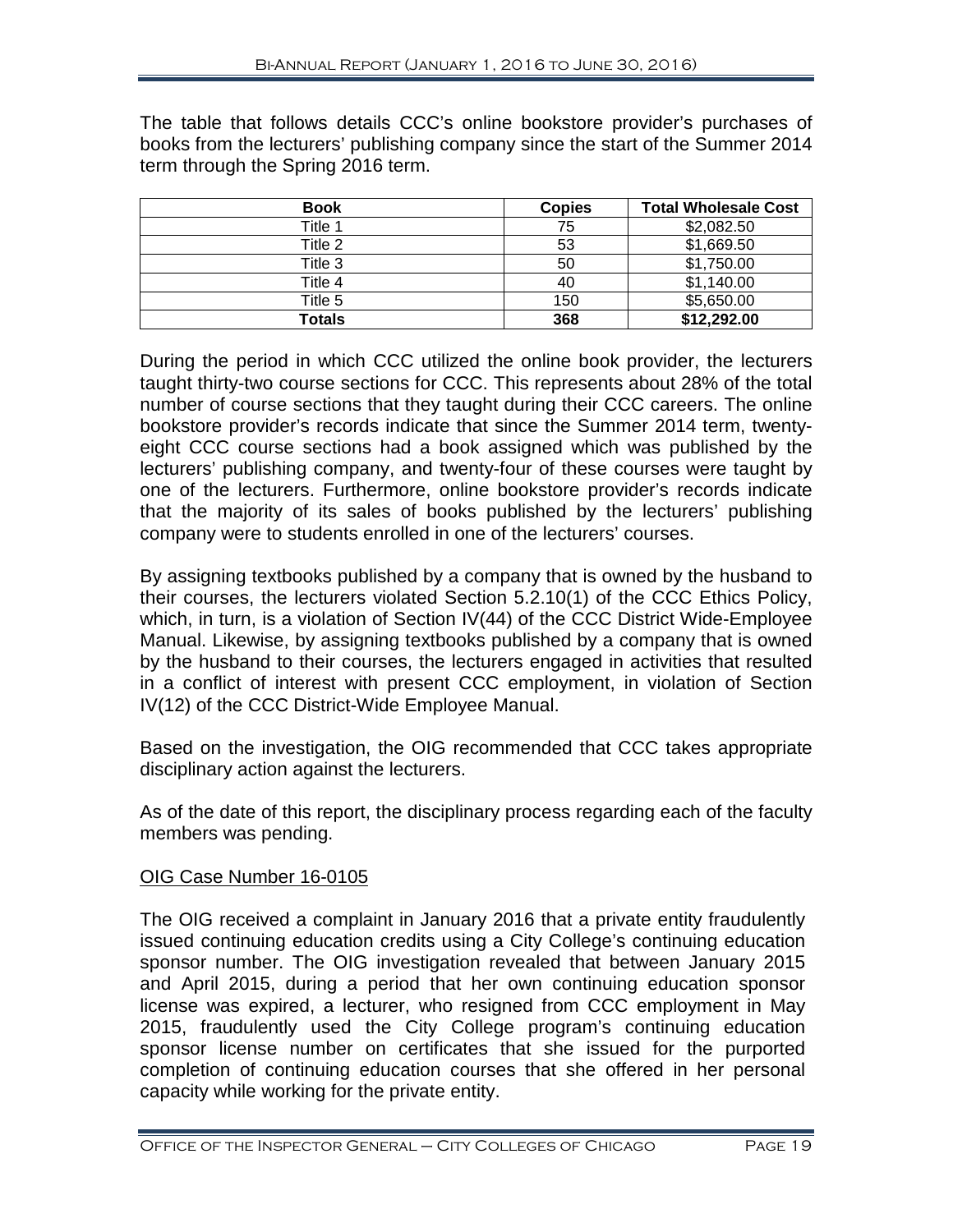As a result of the lecturer's resignation from her CCC position and based on the OIG's investigation, the OIG recommended that the lecturer be designated ineligible to be re-hired and that her personnel records reflect this designation.

The lecturer was designated ineligible to be re-hired.

# OIG Case Number 16-0224

The OIG received a complaint that a full-time faculty member assigned to a City College was concurrently employed full-time with a local university contrary to the faculty member's collective bargaining agreement and CCC policy. The OIG investigation revealed that from August 2013 and continuing into the Spring 2016 term, the faculty member concurrently served as a full-time faculty member at the City College as well as at the local university. Such dual full-time employment was contrary to the Outside Employment provisions of the *Agreement between the Board of Trustees of Community College District No. 508, County of Cook and State of Illinois and the Cook County College Teachers Union, Local 1600 AFT, AFL-CIO, Chicago, Illinois*.

Moreover, the OIG investigation revealed that in 2015, the faculty member falsely affirmed on a CCC Outside Employment Certification form that he did not engage in outside employment in 2014 despite the fact that he was employed by the local university since August 2013. The OIG investigation also revealed that the faculty member failed to submit a 2016 CCC Outside Employment Certification form when requested by the Office of Human Resources. The faculty member's failure to submit the certification form in 2016 and his falsification of the certification form in 2015 were contrary to the Outside Employment Policy of Article III of the CCC District-Wide Employee Manual, which in turn were violations of Section IV(42) of the CCC District-Wide Employee Manual.

After his presence was requested by the OIG for an interview, the faculty member resigned from his CCC position. As such and based on the investigation, the OIG recommended that the faculty member be designated ineligible to be re-hired and that his personnel records reflect this designation.

The faculty member was subsequently designated ineligible to be re-hired.

# OIG Case Number 16-0240

The OIG received a complaint that a shear, a tool used for cutting metal, was stolen from a City College's requisition room. The OIG investigation revealed that on May 13, 2016, an engineer assigned to the City College stole or had unauthorized possession of the CCC-purchased shear. The OIG investigation further revealed that on May 19, 2016, the engineer returned the shear to the City College's mail room. These findings were based on a review of video captured by the college's security camera system.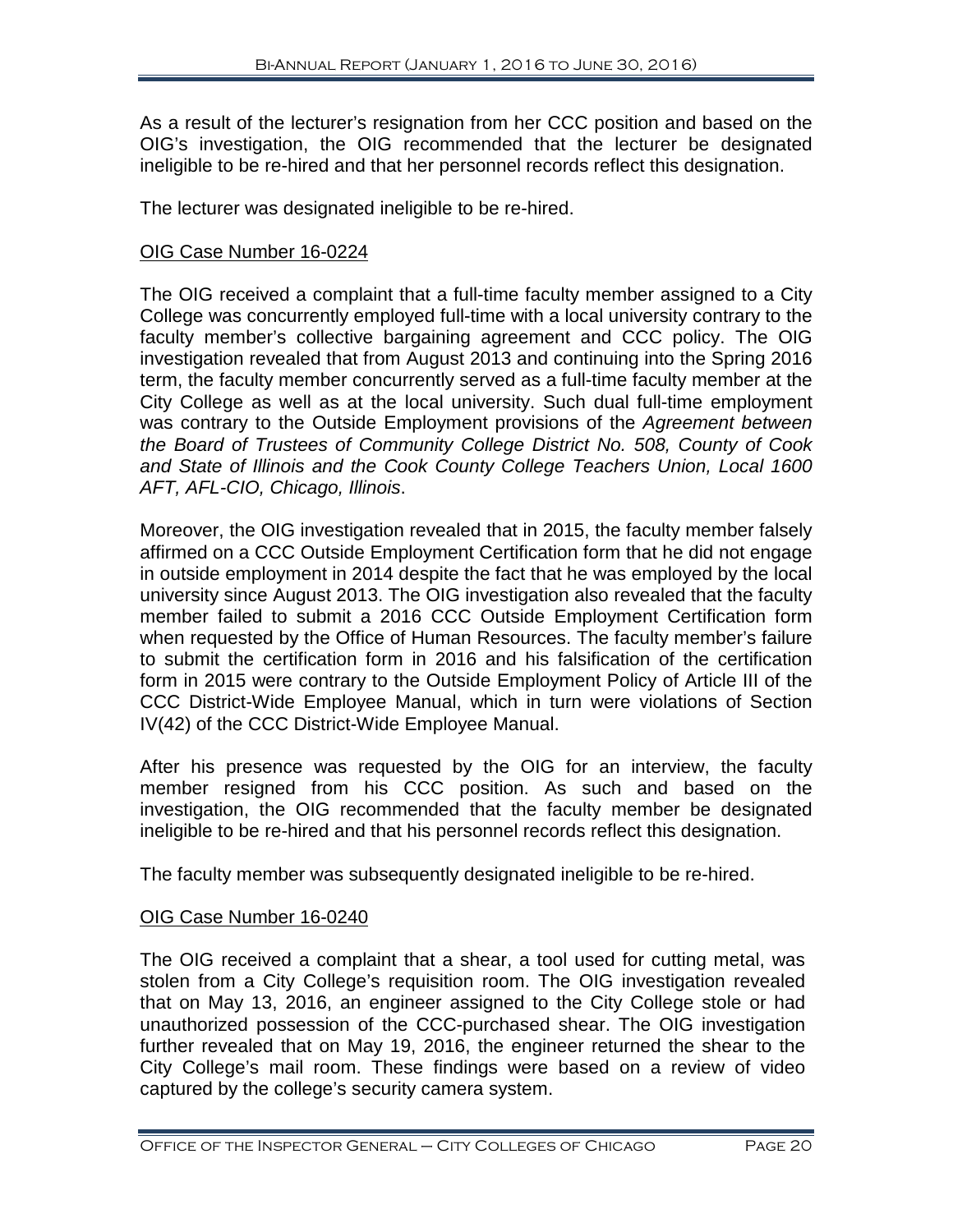Based on the investigation, the OIG recommended that the engineer be terminated, that the engineer be designated ineligible to be re-hired, and that his personnel records reflect this designation.

As of the date of this report, the disciplinary process regarding the engineer was pending.

# OIG Case Number 16-0228

The OIG received a complaint that a lecturer was collecting fees directly from students contrary to Article 1.7 of the Board Policies and Procedures for Management and Government, which provides that all collections of funds be done at the Business Office. The OIG investigation revealed that for the period of 2014 to the present, two lecturers assigned to a City College collected more than \$18,000 in exam fees directly from students.

Based on the following practices observed during the course of the investigation and/or described by the lecturers during their interviews with the OIG, only good fortune apparently prevented the students' exam fee payments from being stolen or lost:

- The lecturers collected thousands of dollars from students contrary to Article 1.7 of the Board Policies and Procedures for Management and Government, which provides that all collections of funds be done at the Business Office.
- While the money orders that were collected were purportedly maintained in a perpetually locked cabinet, one of the lecturers maintained the key to the locked cabinet in the drawer of her unlocked desk.
- On at least three occasions, one of the lecturers removed envelopes containing possibly thousands of dollars of money orders from the City College and drove the envelopes to a mailbox near her home, possibly after stopping for gas.
- Neither lecturer provided receipts to students who submitted payments.
- Neither lecturer had students acknowledge in writing when a money order was returned to the student because the student became ineligible to take the exam due to the student's failure to pass the appropriate class.
- Although the mailing containing the applications had to be postmarked by a certain date for the students to be eligible for a particular exam date, one of the lecturers mailed the applications and payments via a United States Postal Service mailbox on the street, which would not ensure that the mailing was post-marked by a date certain. Only mailing the package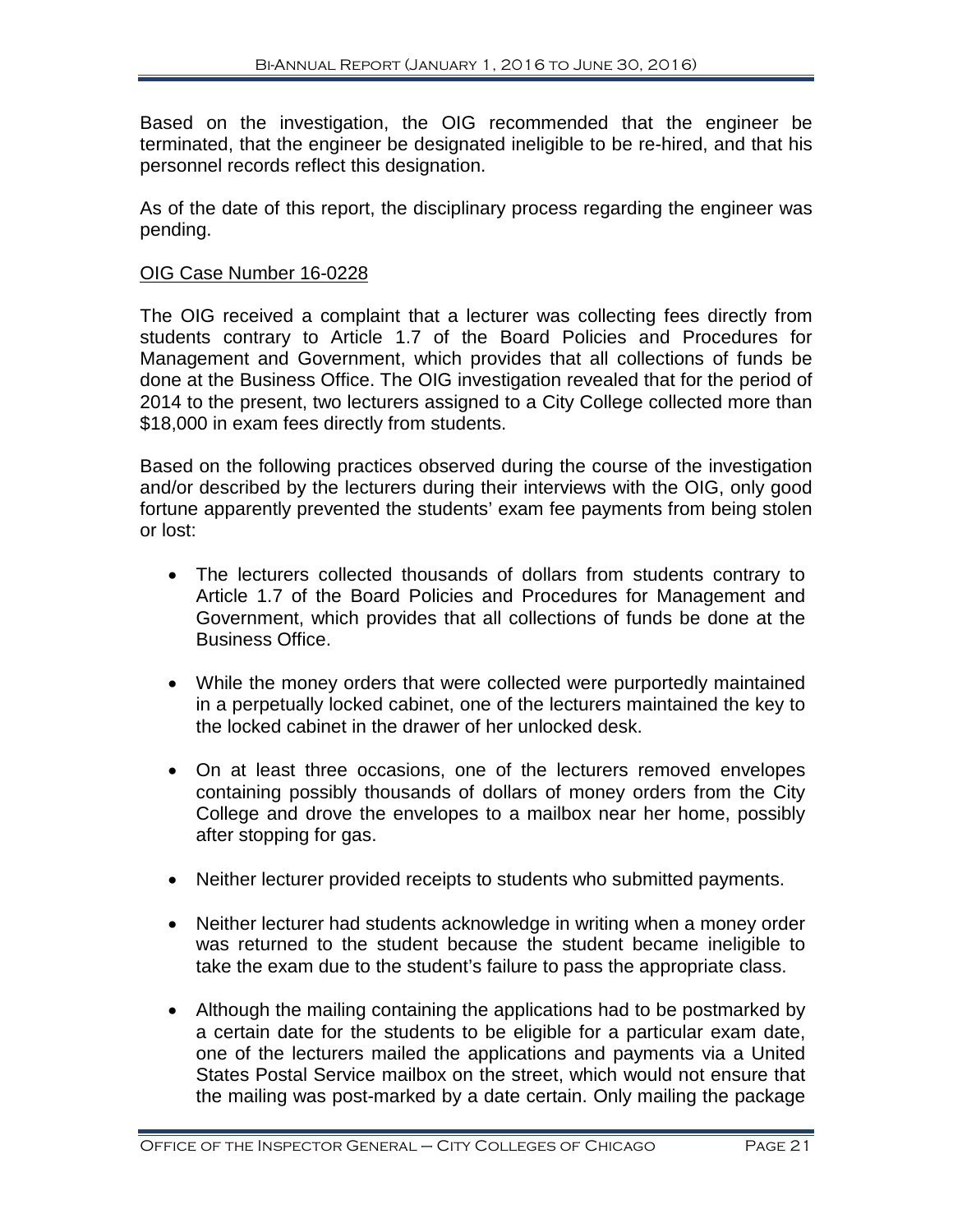at a post office or via a delivery company would guarantee that the mailing was timely post-marked.

• By neither utilizing a delivery company nor obtaining tracking services from the United States Postal Service, the lecturers had no proof that a package containing the applications and fees was sent or received.

While the lecturers clearly violated Article 1.7 of the Board Policies and Procedures for Management and Government when they collected the exam fees directly from students, it appeared that such has been a routine practice in similar departments. As such, the OIG did not recommend that CCC take any disciplinary action against the lecturers.

However, in order to limit the risks exhibited by the lecturers' practices regarding the application and fee collection process for the exam, the OIG recommended that the Department of Finance works with the City College to develop and implement policies and procedures specific to the collection of exam fee payments from students and the submission of these fee payments and student exam applications to the testing program.

# OIG Case Number 16-0033

The OIG received several complaints that a call center representative assigned to the District Office resided in East Chicago, Indiana. The OIG investigation revealed that the call center representative resided in East Chicago, Indiana, in violation of Article 4.6(a) of the Board Policies and Procedures for Management & Government and Section III of the CCC District-Wide Employee Manual.

The OIG investigation further revealed that the call center representative falsified employment records, in that she fraudulently indicated on the CCC PeopleSoft system that she resided in Chicago, Illinois, when in fact she resided in East Chicago, Indiana, in violation of Section IV(11) of the CCC District-Wide Employee Manual.

Based on the investigation, the OIG recommended that the call center representative be terminated, that the call center representative be designated ineligible to be re-hired, and that her personnel records reflect this designation.

Following the disciplinary process, the call center representative was terminated, and she was designated ineligible to be re-hired.

#### OIG Case Number 16-0062

The OIG received a complaint alleging that a janitor assigned to a City College resided in Oak Lawn, Illinois. The OIG investigation revealed that the janitor resided in Oak Lawn, Illinois, in violation of Article 4.6(a) of the Board Policies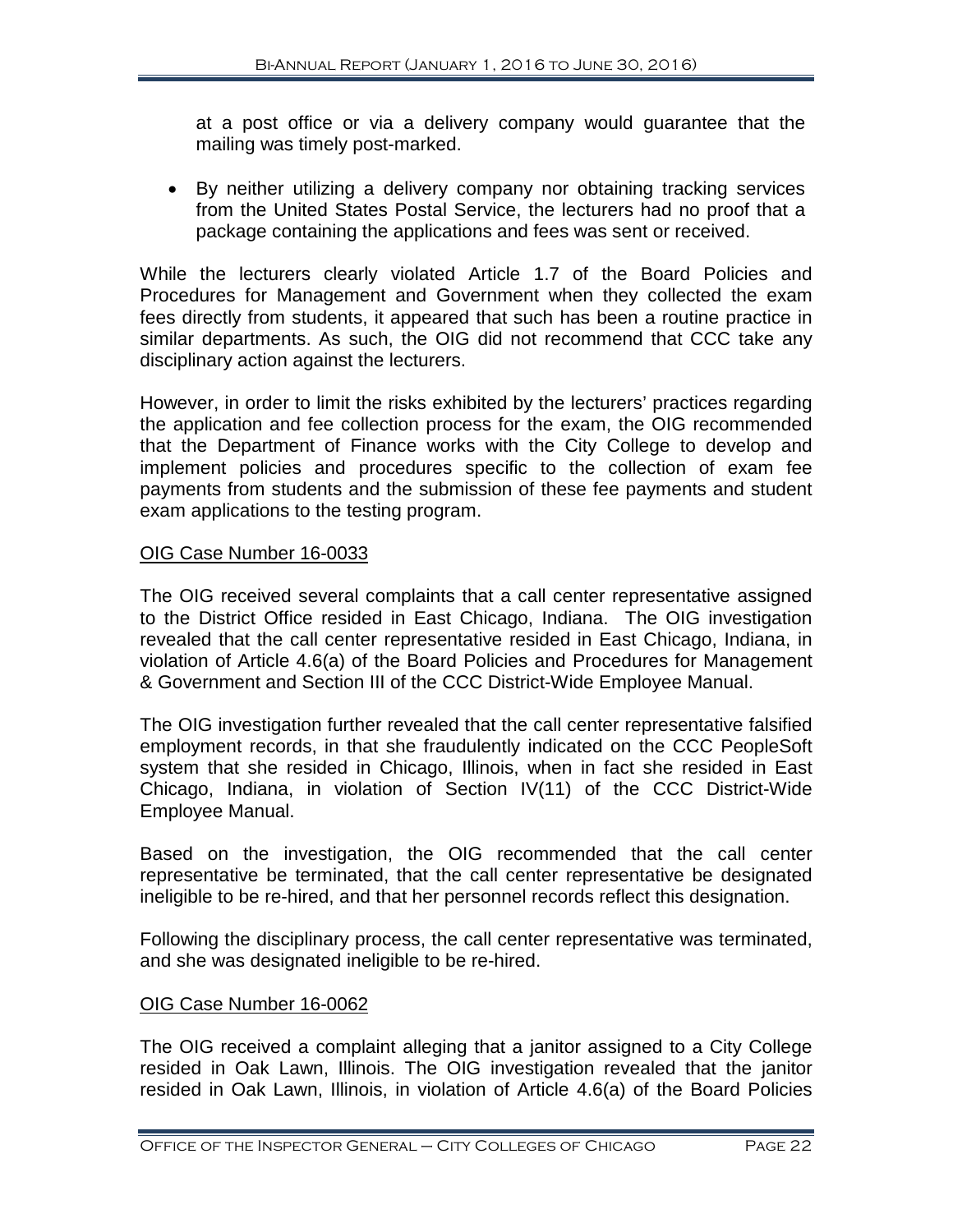and Procedures for Management & Government and Section III of the CCC District-Wide Employee Manual.

The OIG investigation further revealed that the janitor falsified employment records, in that she fraudulently indicated in the CCC PeopleSoft system that she resided in Chicago, Illinois, when in fact she resided in Oak Lawn, Illinois, in violation of Section IV(11) of the CCC District-Wide Employee Manual.

Based on the investigation, the OIG recommended that the janitor be terminated, that she be designated ineligible to be re-hired, and that her personnel records reflect this designation.

The janitor subsequently resigned from her CCC position, and she was designated ineligible to be re-hired.

# OIG Case Number 15-0205

The OIG received a complaint that a full-time faculty member assigned to a City College resided in Oak Park, Illinois. The OIG investigation revealed that the fulltime faculty member resided in Oak Park, Illinois, in violation of Article 4.6(a) of the Board Policies and Procedures for Management & Government and Section III of the CCC District-Wide Employee Manual.

The OIG investigation further revealed that the full-time faculty member falsified employment records, in that in 2015 and 2016, she fraudulently affirmed on CCC residency certification documents that she resided in Chicago, Illinois, when in fact she resided in Oak Park, Illinois, in violation of Section IV(11) of the CCC District-Wide Employee Manual.

Additionally, during an interview with the OIG, the full-time faculty member made at least one false statement, in violation of Section IV(8) of the City Colleges of Chicago District-Wide Employee Manual.

Based on the investigation, the OIG recommended that the full-time faculty member be terminated, that she be designated ineligible to be re-hired, and that her personnel records reflect this designation.

As of the date of this report, the disciplinary process regarding the full-time faculty member was pending.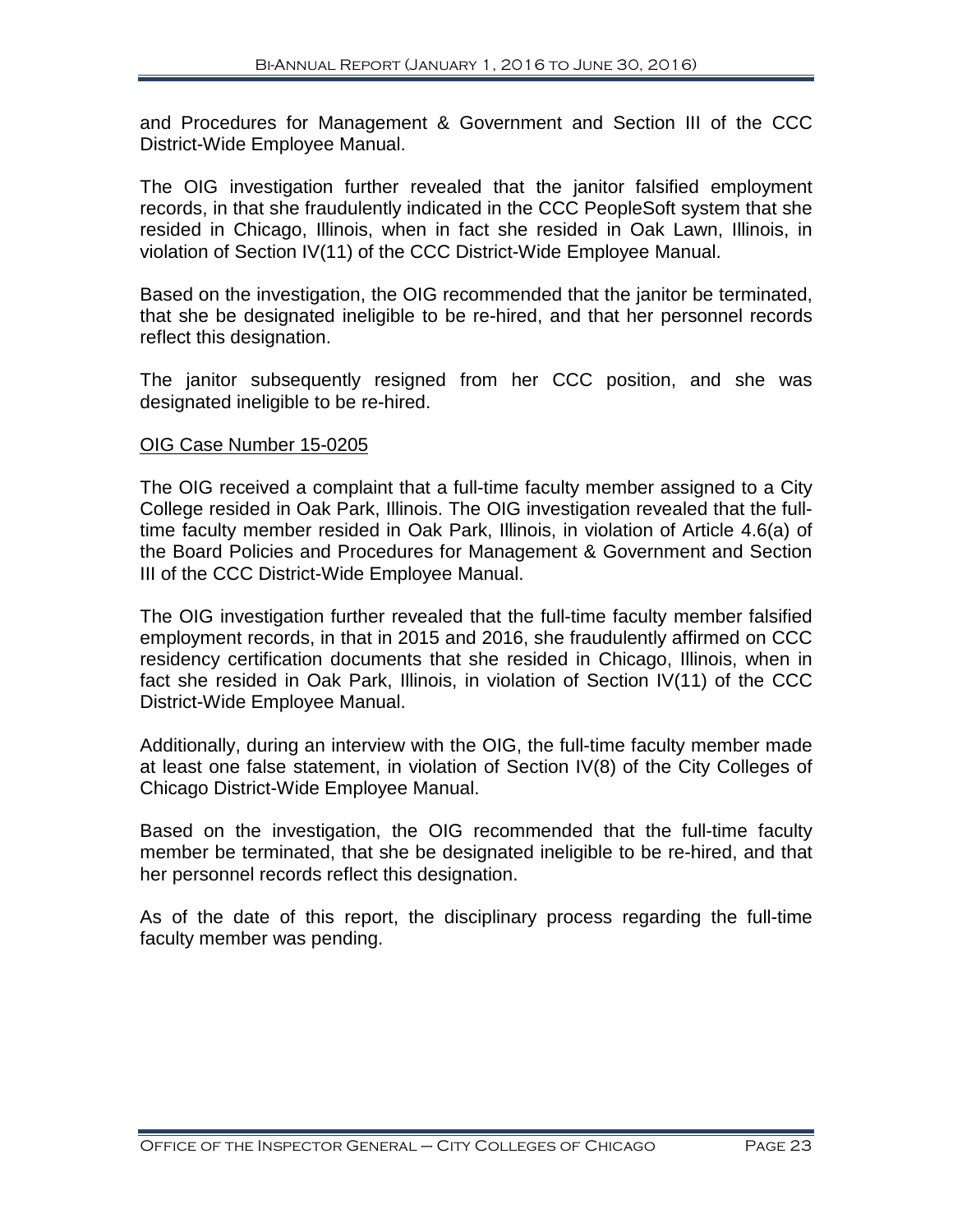# **Report Submitted Documenting Investigation that Resulted in Not Sustained Findings but in Which Recommendations Were Made**

# OIG Case Number 15-0028

The OIG received a complaint alleging that four cadavers were found in a vault at a City College. It was further alleged that these cadavers were at the college for in excess of seven years and were not disposed of appropriately.

During the course of the investigation, the OIG conducted twenty-seven interviews with twenty-five different individuals. Among the individuals interviewed by the OIG were current and past administrators, faculty members, lecturers, and staff members. Neither the interviews nor any documentation found and/or reviewed by the OIG allowed the OIG to determine the origin or identity of the four cadavers.

In about May 2015, the Office of the General Counsel arranged for the Cook County Medical Examiner's Office to receive and document the cadavers. Subsequently, on June 4, 2015, the cadavers were buried at Mount Olivet Cemetery—their identities still unknown.

Based on the issues raised during the course of the investigation, the OIG recommended that CCC develops and institutes policies and procedures regarding the acquisition, use, and ultimate disposition of human cadavers used for educational purposes. Among such policies and procedures should be the designation of the specific position charged with the duty of overseeing the acquisition, use, and ultimate disposition of cadavers at a given City College, as well as the designation of a specific storage location for the paperwork concerning the cadavers.

# **Reports Submitted Documenting Not Sustained Findings**

While it is atypical for the OIG to issue an Investigative Summary documenting the results of a not sustained investigation, due to the public nature in which the allegations in the investigations discussed below were made, the OIG determined that it was necessary to submit Investigative Summaries.

# OIG Case Number 16-0112

The Chancellor received a complaint via e-mail from a CCC student's guardian, alleging that a director assigned to the District Office made false statements in a report that he generated regarding an investigation of a complaint made by the guardian on behalf of the student in 2014. At the Chancellor's request, the complaint was forwarded to the OIG.